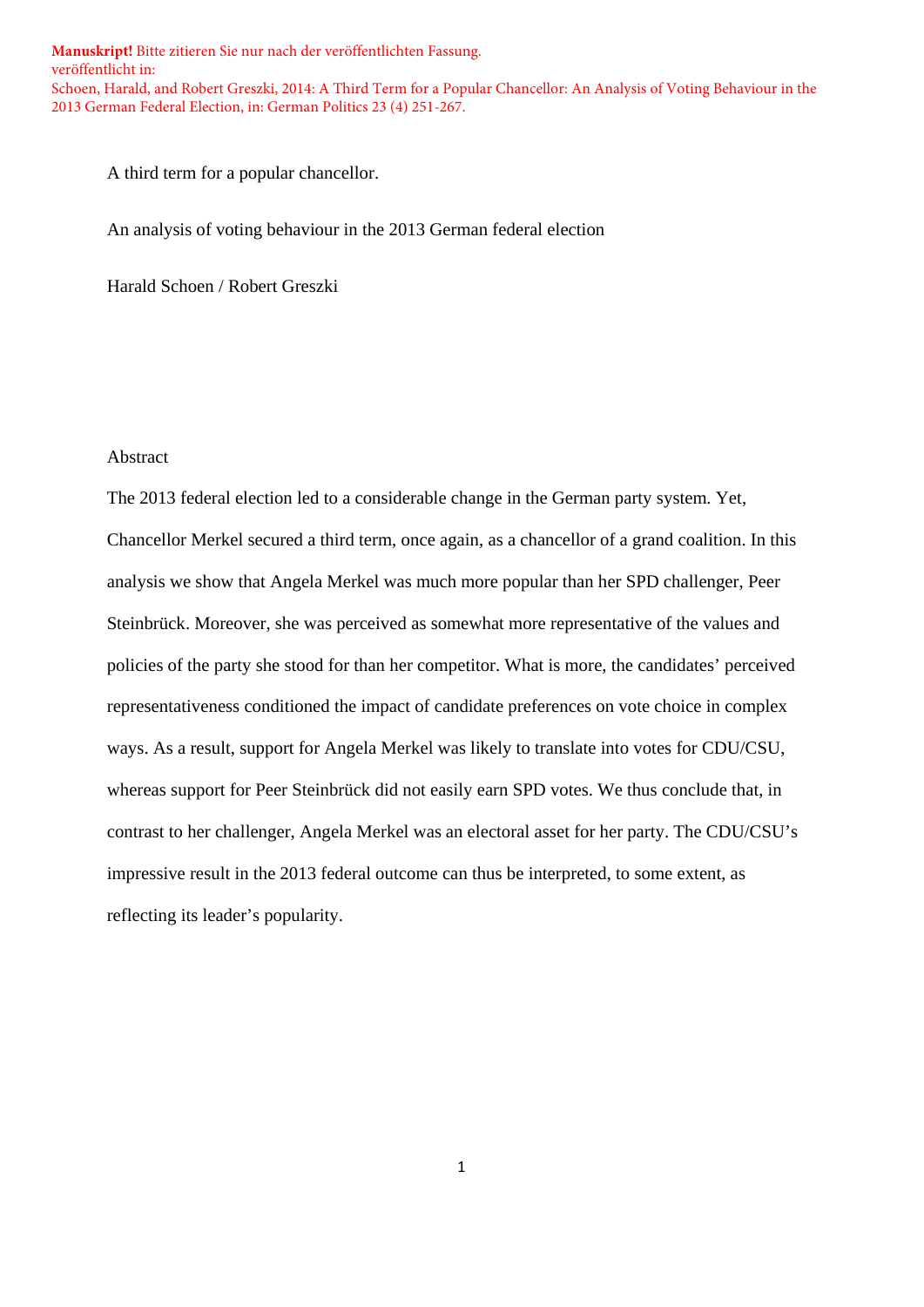#### Introduction

In the 2013 German federal election, the trend towards increased electoral volatility and fragmentation continued.<sup>1</sup> For the first time since 1949, the FDP did not enter the Bundestag, whereas the Alternative für Deutschland (AfD) was the first Euro-sceptic party that almost managed to pass the five percent hurdle. Given the FDP's defeat, the liberal-conservative coalition could not be continued. Despite these changes, however, Angela Merkel secured a third term as chancellor by forming a grand coalition as in the 2005-9 election period. These two grand coalitions, however, differ considerably. Whereas in 2005 CDU/CSU and SPD received similar vote shares, in 2013 the CDU/CSU vote share outnumbered the SPD share by some 15 percent points. In addition to this shift, the role of Angela Merkel has changed. In 2005, she had to struggle to become chancellor after an election in which she turned out to be not an electoral asset for her party.<sup>2</sup> By contrast, in the 2009 election the conservative CDU/CSU fought a personalized campaign in which it aimed successfully to capitalize on Mrs. Merkel's increased popularity.<sup>3</sup> In the 2013 election, the CDU/CSU campaign was, once again, focused on Chancellor Merkel who was now the unchallenged leader of her party. What is more, the European debt crisis, which had started during her second term, provided Mrs. Merkel with an opportunity to establish herself as renowned representative of Germany's interests on the international political scene.

Given an international crisis and a popular incumbent chancellor, opposition parties faced an uphill struggle in the 2013 election. The Social Democrats as main opposition party, however, appeared to have made a clever move to exploit their electoral potential by nominating Peer Steinbrück as candidate for chancellor. As a former finance minister he appeared to be well equipped to fight a campaign in times of an international debt crisis. Moreover, Mr. Steinbrück held not traditional Social Democratic preferences on social and economic policies which earned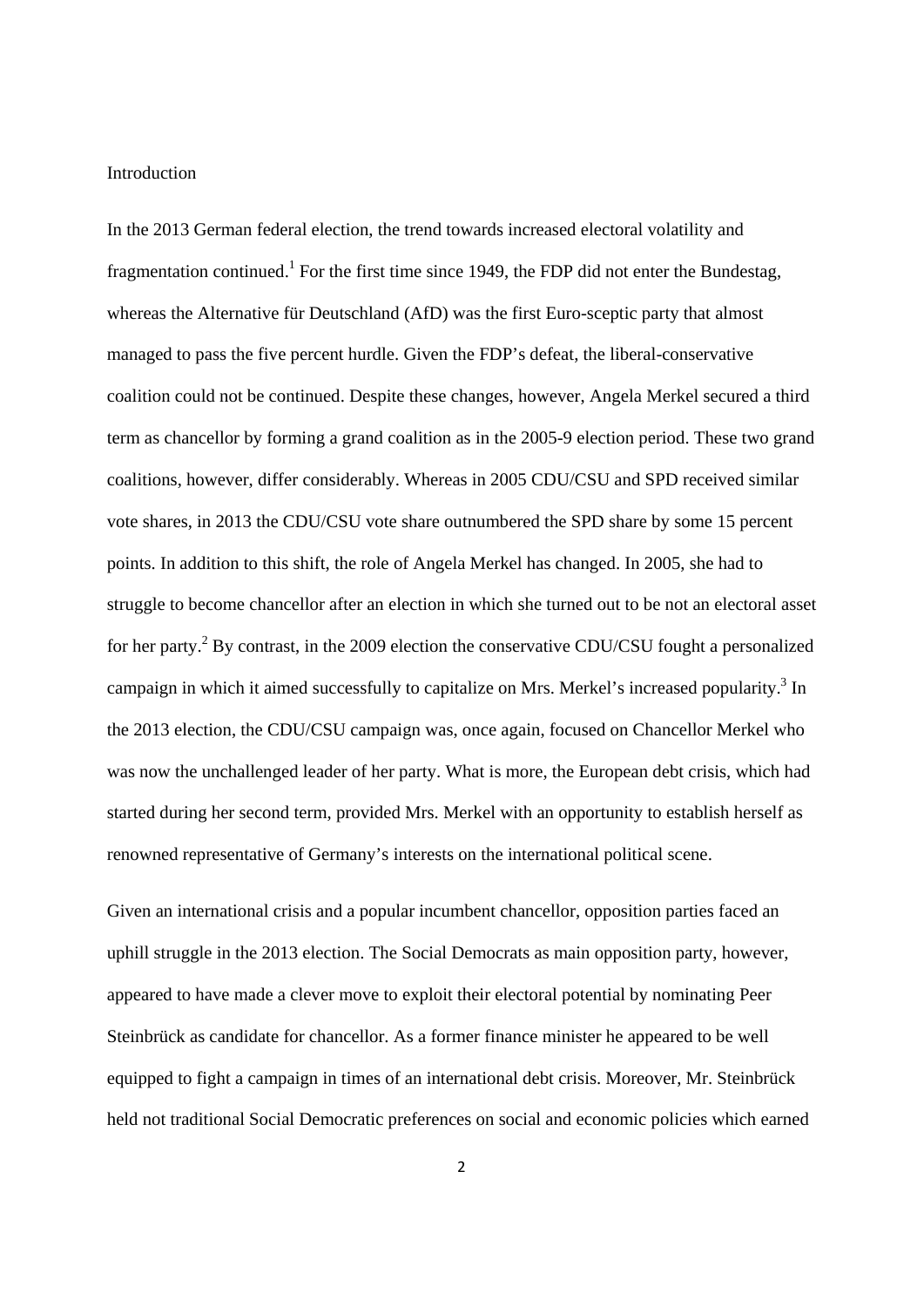him some popularity with the German public. Given this reputation, Mr. Steinbrück, as Helmut Schmidt in the late 1970s and early  $1980s$ ,<sup>4</sup> might have helped the SPD to garner votes of middleof-the-road voters who otherwise would not consider casting a vote for the Social Democrats.

Both strategies that aim at capitalizing on the popularity of candidates for chancellor rest on the assumption that favourable attitudes towards a candidate are transformed into votes for his party. At first sight, this assumption appears to be uncontroversial. Taking a closer look at it, however, some doubts about its validity arise. Although a candidate was nominated by his party, it cannot be taken for granted that he is unequivocally supported by the party's leadership as well as its rank and file. A lack of partisan support or deviation from traditional policy positions might be interpreted as foreshadowing severe difficulties the candidate will face when, once in office, trying to shape public policies in accordance with his policy preferences. In effect, even voters who like the candidate might be reluctant to cast a vote for the party she campaigns for. Put differently, a perceived poor fit between a candidate and his party might be an obstacle to a smooth transformation of favourable opinions about a candidate into votes for his party.<sup>5</sup>

Against this backdrop, we explore the determinants of vote choice in the 2013 federal election with a special emphasis on candidate appraisal. In the next section, we will outline a model of vote choice and discuss the role of candidate orientations therein. After a short discussion of hypotheses and our methodology, we will present the results of our analysis. The evidence supports the notion that orientations towards candidates for chancellor affected vote choice, yet in complex ways. The candidates' perceived party representativeness in terms of policies and values conditioned the impact of candidate preferences on vote choice. In effect, Mrs. Merkel turned out to earn her party additional votes while Peer Steinbrück did not serve as an electoral asset for the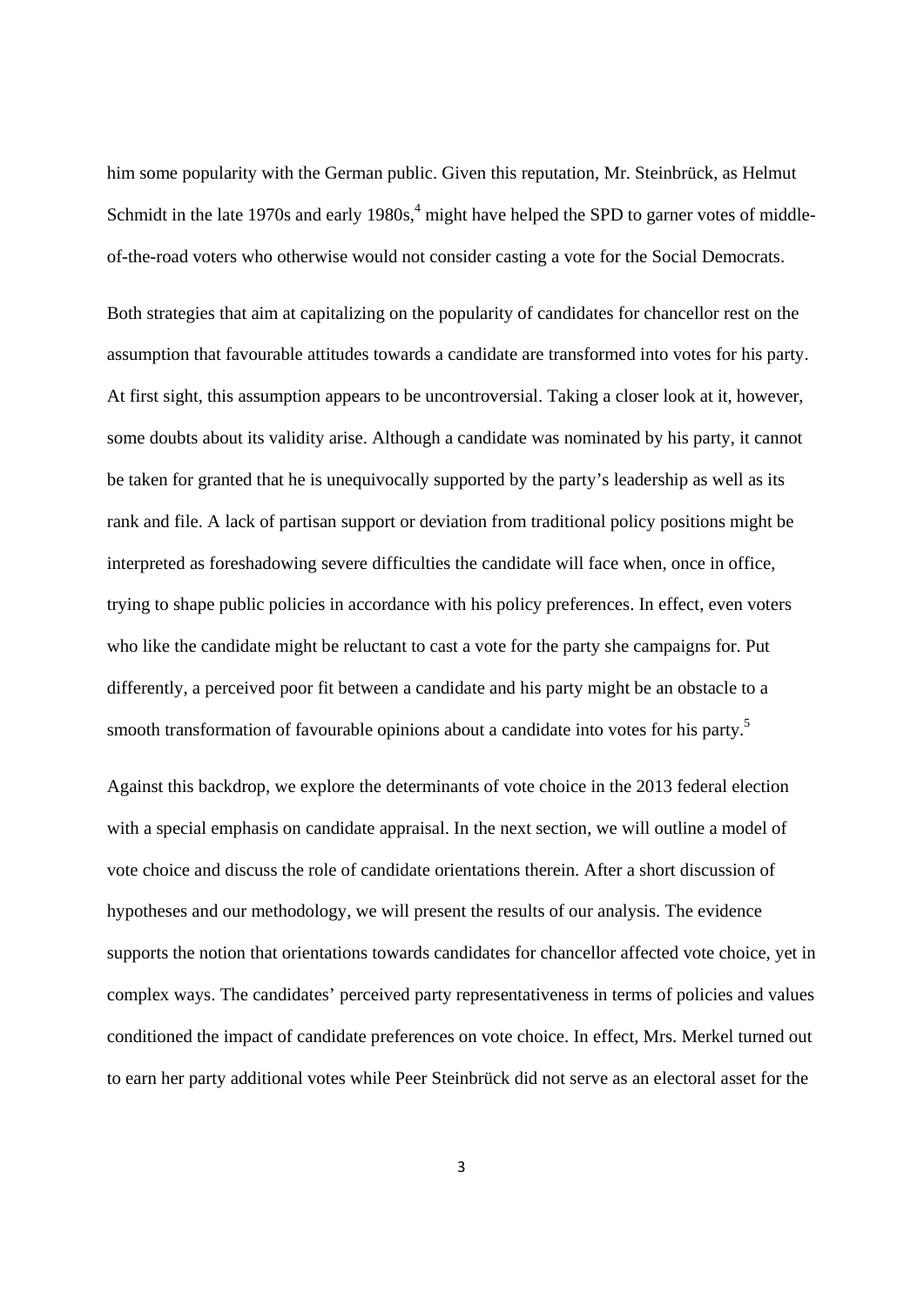SPD. In the concluding section, we sum up key findings and discuss implications and limitations of our analysis.

#### Theoretical framework

In our analysis of the determinants of vote choice, we rely on a model in which voting behaviour is conceptualized as resulting from voters' perceptions and evaluations of political objects. <sup>6</sup> The determinants of vote choice can be distinguished into long-term and short-term forces. The former comprise affective party attachments as well as policy-related predispositions like values. These stable predispositions, which citizens often acquire in their early decades, lend overtime stability to political cognition and political evaluations as well as to vote choice. Short-term forces include evaluations of politicians and issues of the day which are, by and large, more susceptible to change. Accordingly, the latter are much more suitable, than the former, to explain change in voting behaviour.

Candidate orientations are shaped by both fresh information about the candidates and long-term predispositions. Holding popular policy positions, success in office or a likeable personality are likely to make a candidate more popular within the electorate. Given the role of motivated reasoning in political opinion formation, $\frac{7}{1}$  however, citizens' responses to candidate-related information are conditioned by party attachments, stereotyping and other long-term forces.<sup>8</sup> By implication, this kind of impact of predispositions on candidate evaluations limits the latter's genuine role in affecting voting behaviour.

Irrespective of its foundation, the impact of candidate orientations on vote choice is a variable rather than a constant.<sup>9</sup> Provided a candidate-centred institutional setting, e.g., a presidential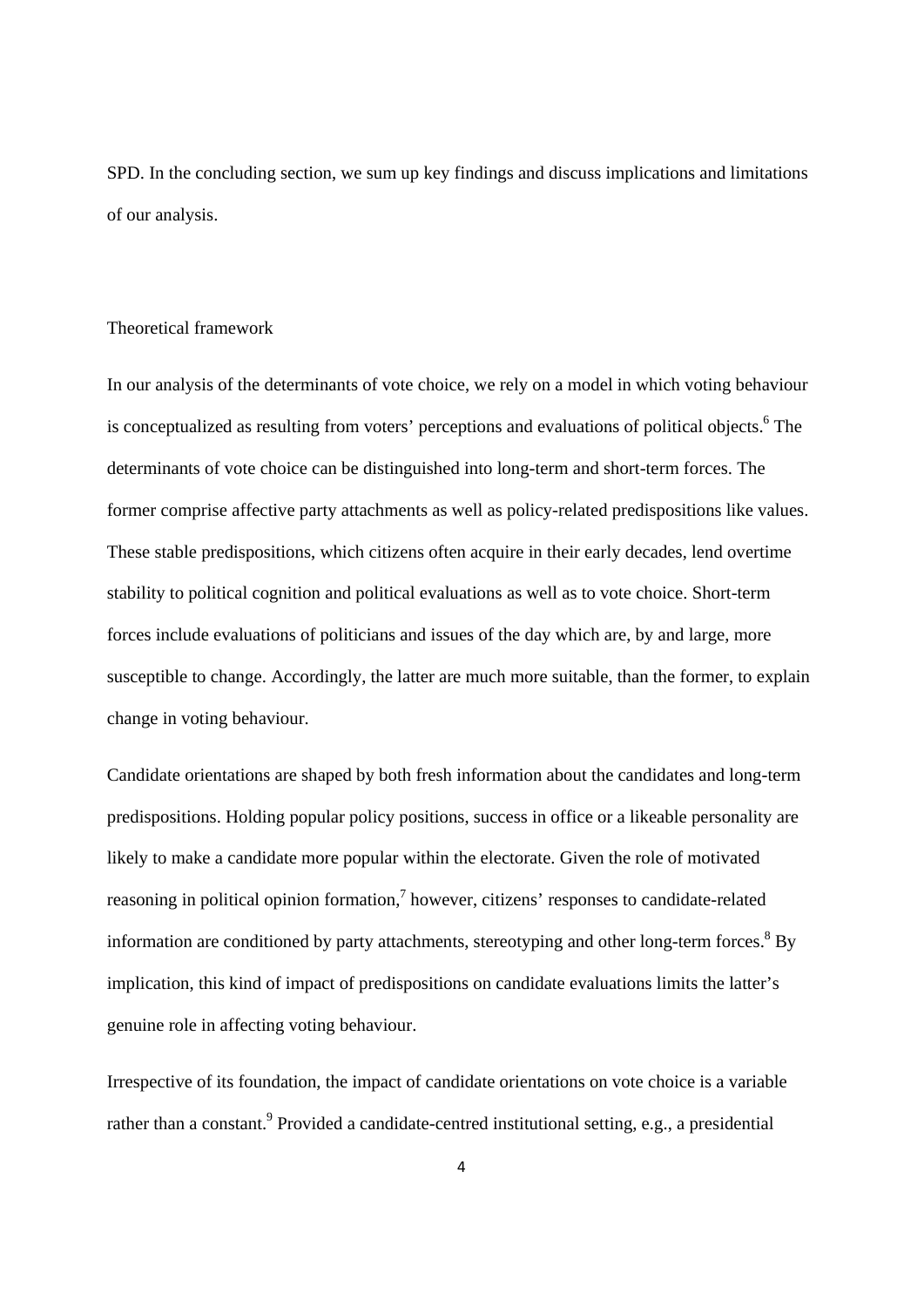election, candidate evaluations will make a considerable difference in individual vote choice. Even within a given institutional setting, candidate effects can considerably vary as a response to campaign manoeuvring. Campaigns that focus on candidates are likely to prime candidate orientations and thus to make voters eager to cast a vote in line with their candidate preferences.<sup>10</sup> While this kind of campaign effects are widely assumed to rest on accessibility effects and thus to be primarily driven by unconscious processes, individual differences in candidate voting might also be shaped by conscious perceptions. In particular, the fit between a candidate for prime minister or chancellor and her party might condition the impact of candidate orientations on vote choice in (parliamentary) elections.<sup>11</sup> For example, voters might be reluctant to cast a vote for a party which does not back its candidate unequivocally because a lack of support raises doubts about the candidate's post-electoral influence on governmental policies.

In light of this discussion, the chancellor candidates in the 2013 federal election provide an interesting case. Mrs. Merkel has been the chancellor and the long-time leader of her party. As a party leader, she has implemented significant policy shifts that are at odds with stereotypic notions of conservative stances. The U-turn in the domain of energy policy after the Fukushima disaster is a case in point. As chancellor of a CDU/CSU and FDP coalition government, she became one of the most significant political leaders in the European debt crisis. In this crisis, she aimed at steering a middle course by saving the Eurozone and not disappointing Germans reluctant to give financial support to Eurozone countries.

The challenger, Peer Steinbrück, as a finance minister in the 2005-9 grand coalition under Mrs. Merkel, was well-known as an expert in finance and economics. Given his expertise, he might have been able to attack chancellor Merkel for her policies in the European debt crisis and undermine her reputation as a competent crisis manager. Still, attacking the chancellor on this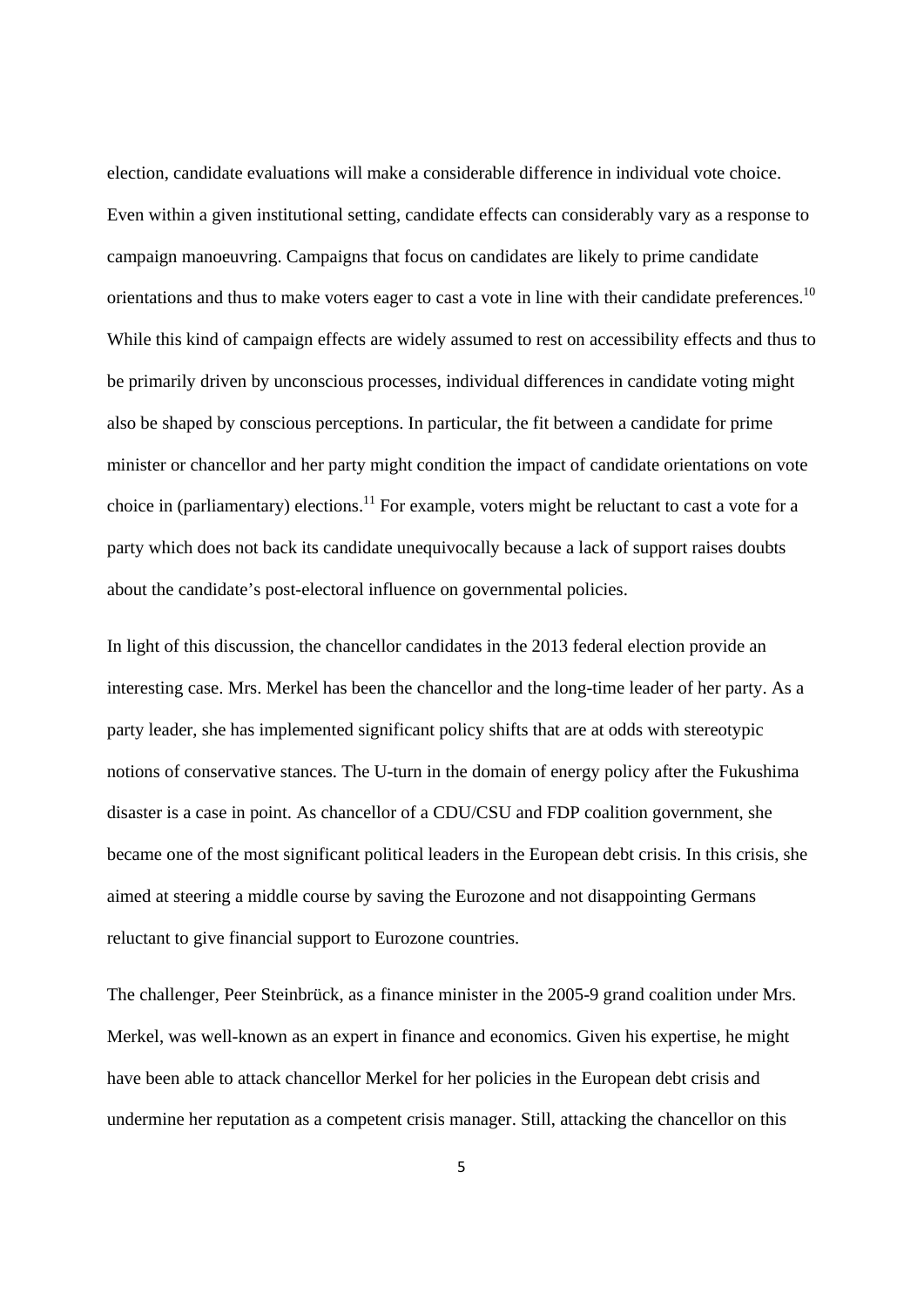issue was not easy because the Social Democrats, as the Greens, voted for most governmental policies concerning the debt crisis. In effect, this issue, despite its substantial significance, was rather downplayed in the campaign. Moreover, Mr. Steinbrück, despite his long-time SPD membership, was some kind of maverick within the SPD who did not subscribe to traditional Social Democratic views on finance and economics. His image as a non-traditional Social Democrat helped him to become popular before his nomination as chancellor candidate. Given this reputation, he was in a good position to garner votes from middle-of-the-road voters who otherwise would not have considered voting for the SPD. But there is a downside, as well. First, some traditional Social Democrats might have had some problems supporting this candidate. Second, non-Social Democratic voters who liked the candidate might have hesitated to vote for the SPD because they might have doubted whether Mr. Steinbrück's views were likely to become governmental policy. As a result, it could not be taken for granted that the candidate's reputation as a non-traditional Social Democrat turned out to be an electoral asset for the SPD.

Given this description, we assume that candidate evaluations, and issue orientations, were shaped by party attachments. Yet, we do not anticipate that the latter completely accounted for the former. We thus expect that candidate orientations make a difference in vote choice. In particular, we anticipate that orientations towards the chancellor candidates affect primarily CDU/CSU and SPD vote choice. What is more, the effects of candidate orientations are assumed to be conditioned by the perceived representativeness of the chancellor candidates. Following the logic outlined above, we hypothesize that a preference for or favourable evaluations of a candidate will become more powerful in affecting vote choice as the candidate's perceived representativeness of the respective party's values and policies. Put differently, a lack of fit in these terms is assumed to render candidate orientations ineffective in affecting vote choice.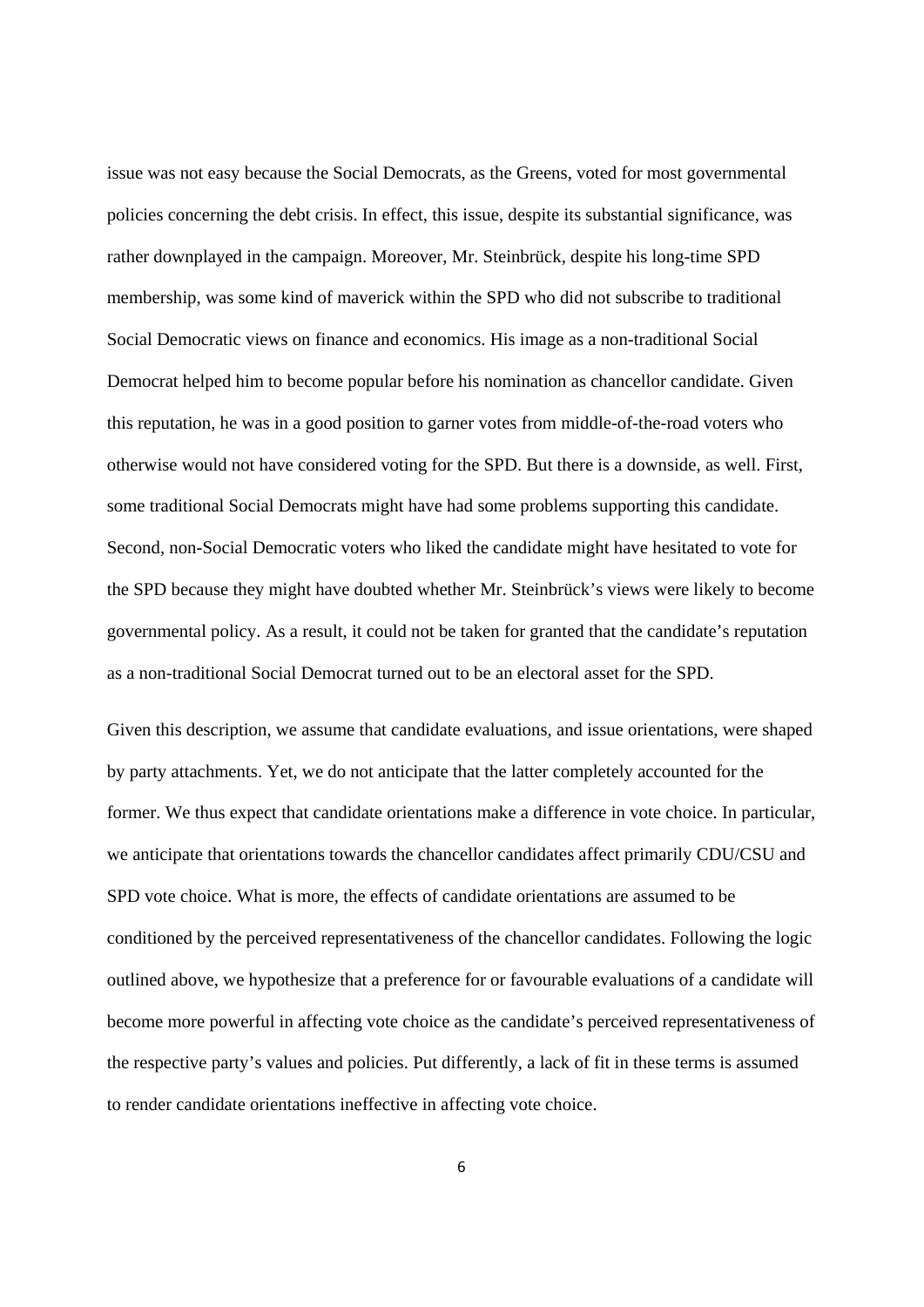#### Data and Methods

In this analysis we utilize data from an online survey fielded between  $6<sup>th</sup>$  and  $21<sup>st</sup>$  of September 2013. The survey was conducted as part of the German Longitudinal Election Study (GLES) which is a joint endeavour of the German Society for Electoral Studies (DGfW).<sup>12</sup> The sampling frame contains all German participants eligible to vote of an offline recruited online access panel. The sample was drawn via quota sampling regarding sex, age, and education to approximate to the German population eligible to vote. This procedure aims at reducing systematic bias due to the recruitment by phone and sampling errors well-known in online surveys.<sup>13</sup> Despite the offline recruitment of the online-panelists, however, systematic bias cannot completely be avoided as, among others, internet access was one condition for participation in the panel. Thus, results of analyses using these data cannot be easily generalized to the German electorate.

The analysis of the determinants of vote choice is confined to voters of the six German parties with the most received votes: CDU/CSU, SPD, Left Party, the Greens, FDP, and Alternative für Deutschland (AfD), i.e. those parties who managed to enter federal parliament or failed to do so by a small margin. In the analyses of vote choice, we use multinomial logistic regression models to determine the effects of the various independent variables for each party in reference to CDU/CSU. As concerns explanatory variables, we employed the standard indicator to measure party identification.<sup>14</sup> Utilizing the respective responses, we created dummy variables capturing CDU/CSU and SPD identifiers for the analysis of vote choice. Issue preferences were measured employing a two-step procedure. First, respondents were asked to give the most important problem in Germany. Those interviewees who mentioned a problem were then asked to give the party they consider competent tackling this problem.<sup>15</sup> From these responses information were gleaned to create dummy variables indicating whether respondents consider a particular party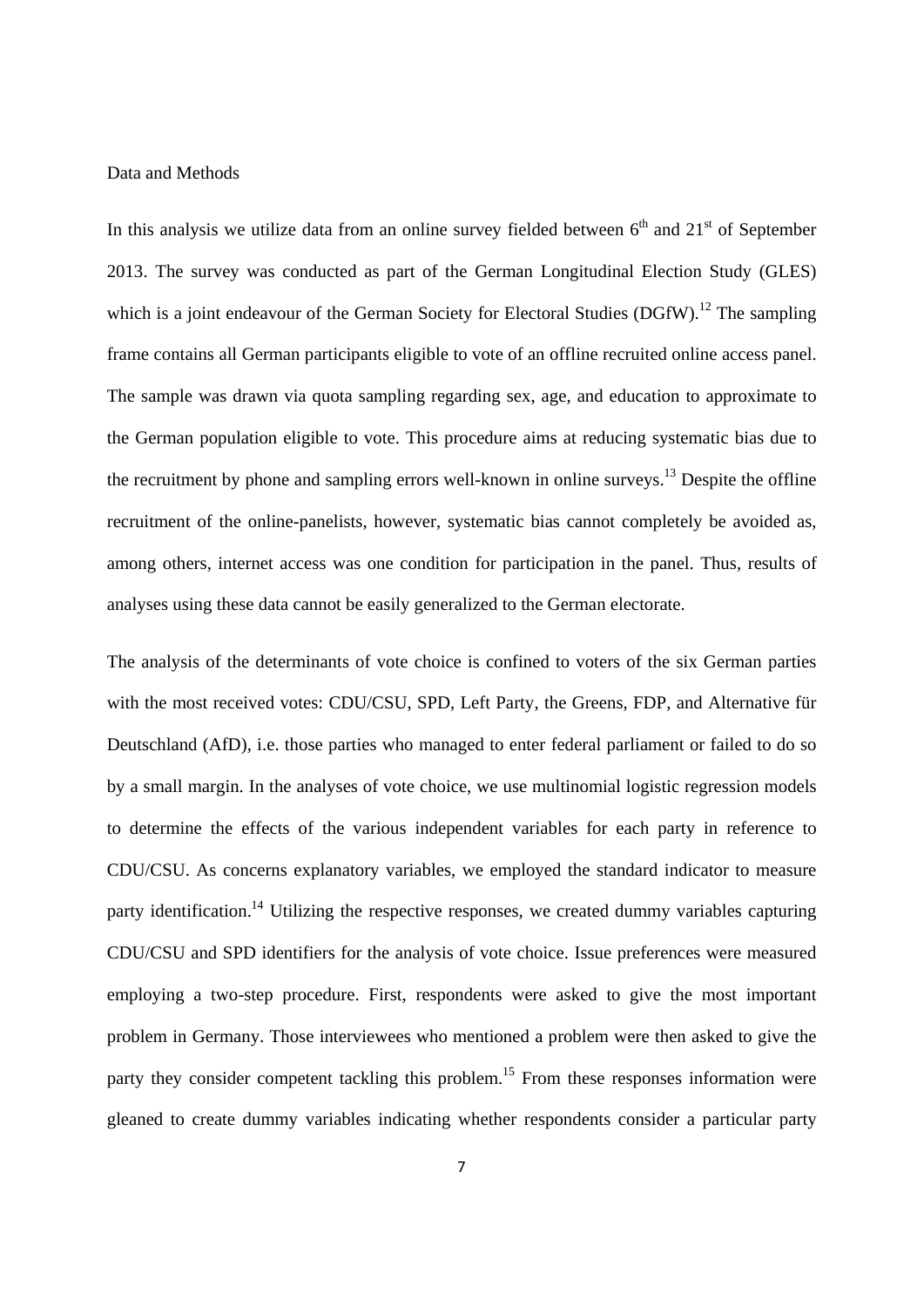capable of tackling the most important issue. Given this procedure, the indicator is likely to capture a multitude of policy-related predispositions and perceptions, as both the identification of a political problem and the selection a party as most competent are driven by political predispositions and beliefs.

Turning to candidate orientations, we adopt different measures. First, we utilize information on whether the respondents preferred Angela Merkel or Peer Steinbrück. For the analyses of vote choice, we created two dummy variables indicating a preference for Angela Merkel or Peer Steinbrück, respectively. Second, respondents were asked to rate Mrs. Merkel and Mr. Steinbrück on a 11-point scale ranging from 'strongly dislike' to 'strongly like', which we transformed into an 11-point variable running from 0 through 1. Third, we utilized information concerning respondents' candidate perception. Respondents were asked to rate the two candidates' assertiveness, reliability, economic competence, likeability, and representativeness in terms of their party's values and policies on a five-point scale. Once again, from this information, we created variables ranging from 0 ('not true at all') to 1 ('definitely true') (for further information on question wording and operationalization see the appendix).

## Findings

We start our analysis by inspecting voters' orientations towards issues and the two chancellor candidates. As the results reported in Table 1 indicate, a plurality considered the CDU/CSU as most competent to solve the most important political problem. Roughly a quarter of the sample deemed the SPD most competent. The remaining parties were perceived as much less competent. As might be expected, perceived party competences are correlated with party attachments.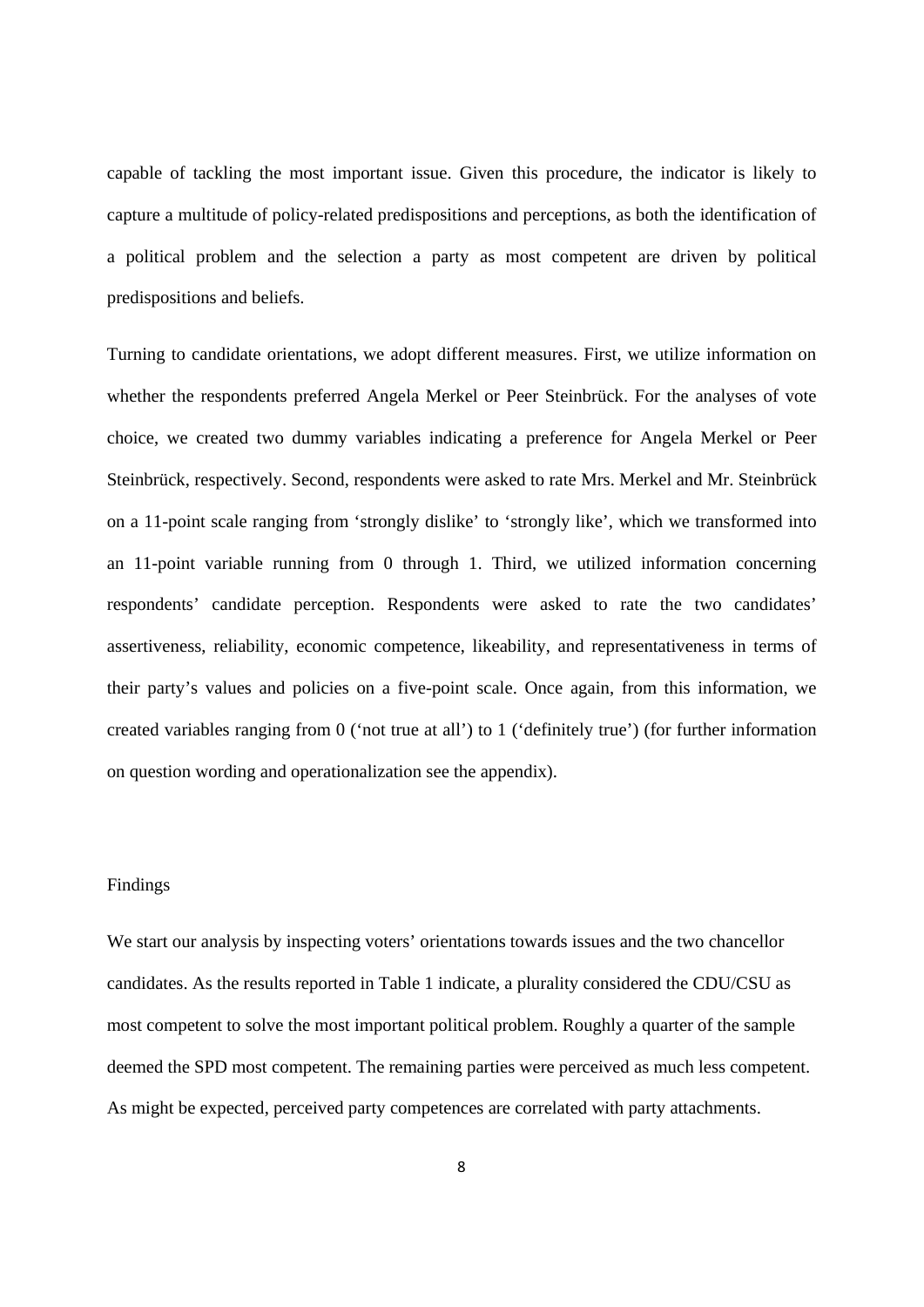Accordingly, adherents of a party were particularly likely to consider it capable of solving pressing political problems. Interestingly, there was a considerable proportion of the sample who did not perceive any party as competent. For those voters, issue orientations could not be helpful in choosing either party.

Turning to candidate preferences, a majority preferred Mrs. Merkel, whereas some 30 percent of the respondents preferred the SPD candidate. Party attachments preformed candidate preferences. The SPD candidate was much particularly popular with SPD adherents and got a plurality among Green identifiers. Mrs. Merkel, by contrast, was almost unanimously supported by CDU/CSU adherents. She also was preferred by a plurality of partisan independents and Left Party supporters. The latter finding is particularly interesting because in ideological terms, the Left Party is completely at odds with CDU/CSU, for which Mrs. Merkel stood. Interestingly, Left Party supporters did not consider the CDU/CSU as competent to solve important political problems. This difference suggests that Mrs. Merkel as a person with East German origin was successful appealing to, predominantly East German, adherents of the Left Party.

- Table 1 about here -

To get a more complete picture of the candidate images in the voters' minds, Table 2 reports respondents' evaluations and perceptions of the two chancellor candidates. The results concerning general evaluations indicate that Mrs. Merkel was considerably more popular than her competitor, except for adherents of the SPD and the Greens. This finding fits nicely with the above reported difference in candidate preferences. A cross-tabulation of candidate evaluations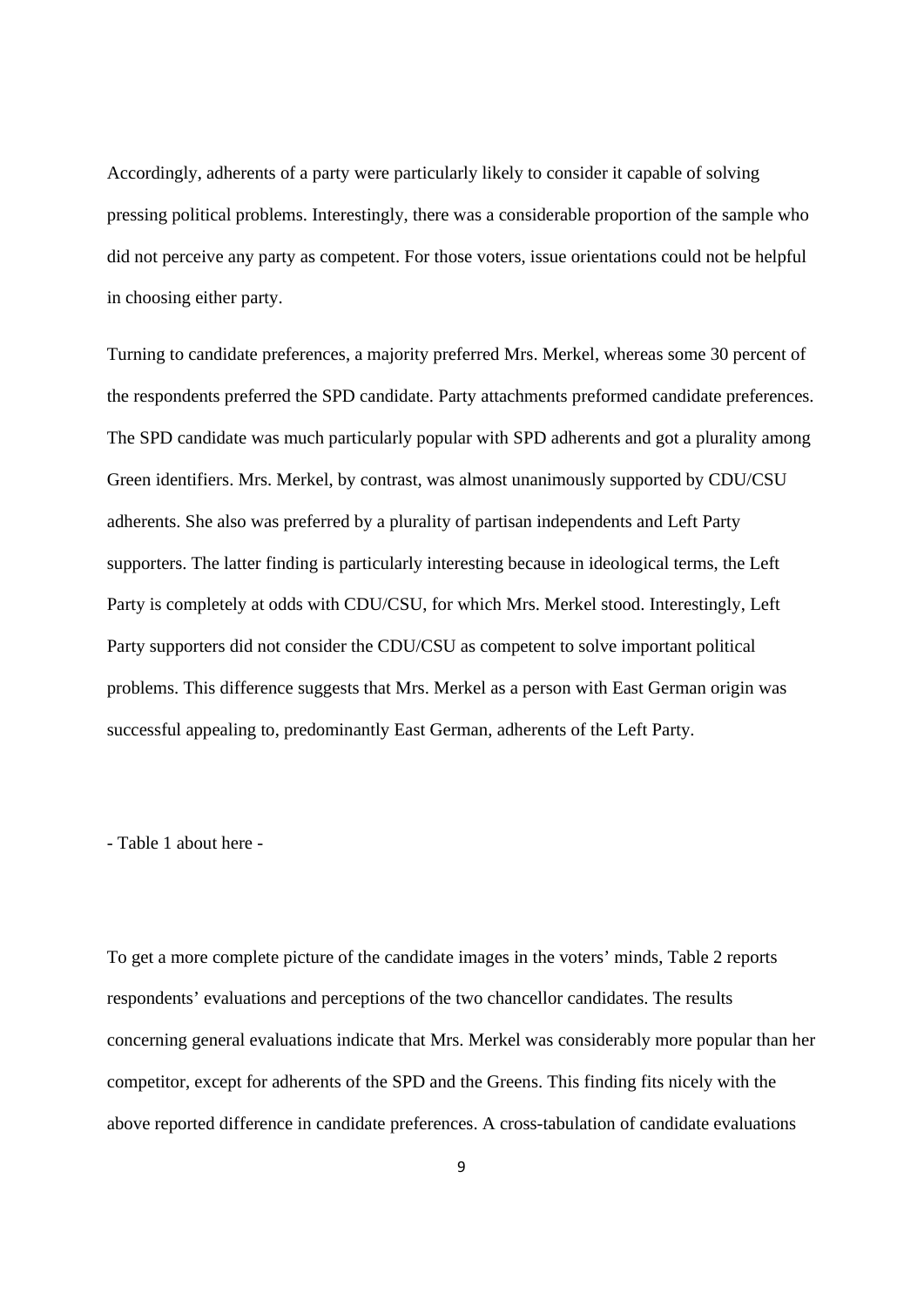and candidate preferences shows, however, that Mr. Steinbrück's lower popularity did not only translate into a smaller number of voters preferring him over Mrs. Merkel (not reported in tables). Mr. Steinbrück was also evaluated considerably less enthusiastically by those respondents who preferred him over Mrs. Merkel. Put differently, preferences for Mr. Steinbrück were not only less numerous but appear to have been not as strong as for Mrs. Merkel.

Looking at perceived candidate characteristics among all respondents, chancellor Merkel has a moderate lead in terms of assertiveness and is perceived as much more reliable and likeable than her competitor. This pattern, which fits nicely with the candidates' overall evaluations, <sup>16</sup> holds also for those respondents who do not identify with a political party. As with candidate preferences, however, party attachments considerably shaped candidate perceptions. Interestingly, Mrs. Merkel and Mr. Steinbrück were perceived as equally competent in economic matters. This pattern, which does not resemble the respective findings on candidate perception in the 2009 federal election,  $^{17}$  suggests that Mr. Steinbrück's reputation as expert in finance and economics had a considerable impact on voters' impression formation.

In the respondents' eyes, virtually independent of partisan affiliation, Mrs. Merkel was, though not fully, quite representative of the CDU's values and policy positions. This finding probably reflects the fact that she has led this party for more than a decade and has considerably affected its policies by initiating considerable policy shifts. Given Mr. Steinbrück's reputation as expert in finance and economics who is not always in line with the Social Democrats' mainstream, it might be expected that he is widely considered as being not representative of the SPD's policies and values. Although his rating is somewhat lower than Mrs. Merkel's evaluation, the difference between both is not large. What is more, among partisan independents there is virtually any difference between the candidates' perceived representativeness. These findings suggest that after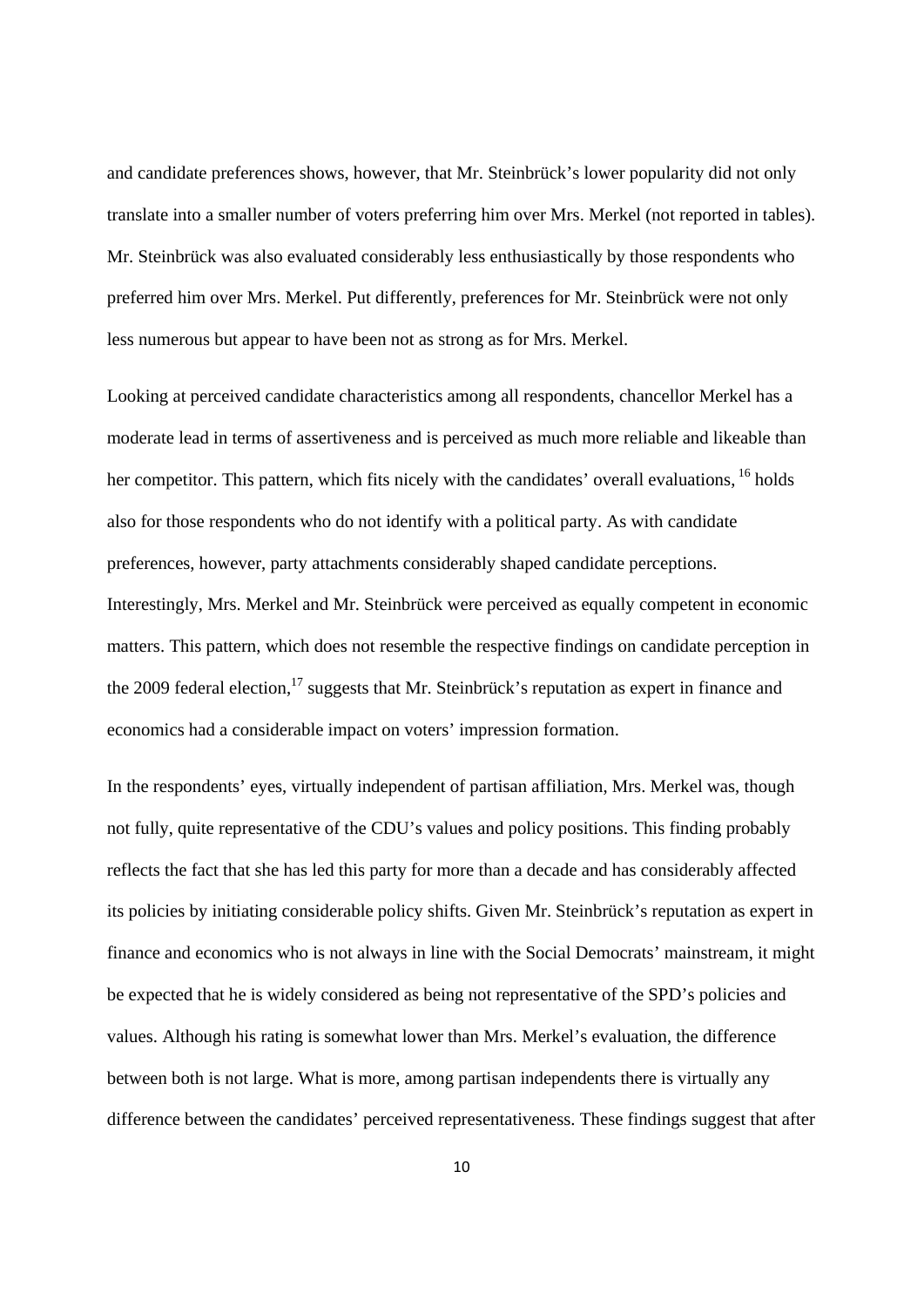the 2013 campaign Mr. Steinbrück, despite his history, was quite widely perceived as mainline Social Democrat.<sup>18</sup>

- Table 2 about here -

To explore the electoral significance of party attachments, issue orientations, and candidate orientations, we turn to the analysis of the determinants of vote choice. We ran a simple model of vote choice with party attachments, candidate orientations, and issue orientations as determinants of vote choice. To test the robustness of our findings, we ran differently specified models. As outlined above, candidate orientations might be conceived of in terms of candidate preferences or candidate evaluations. We thus ran the models with both specifications. Irrespective of the specification of candidate orientations, it is hard to disentangle causal interrelationships between candidate orientations and other predictor variables using cross-sectional data.<sup>19</sup> Candidate orientations are likely to be shaped by partisan attachments and issue orientations as well as they might affect them. Accordingly, by running models in which party attachments and issue orientations were controlled for, we captured the minimal impact of candidate orientations.

In addition to the overall impact of candidate orientations on vote choice, we are interested in the role of the candidates' perceived representativeness in conditioning the impact of candidate orientations on vote choice. The key assumption is that high levels of perceived representativeness will increase the likelihood of casting a vote in line with a favourable candidate orientation or preference for specific candidate. To examine this hypothesis, we included in our models multiplicative interaction terms that we created by multiplying candidate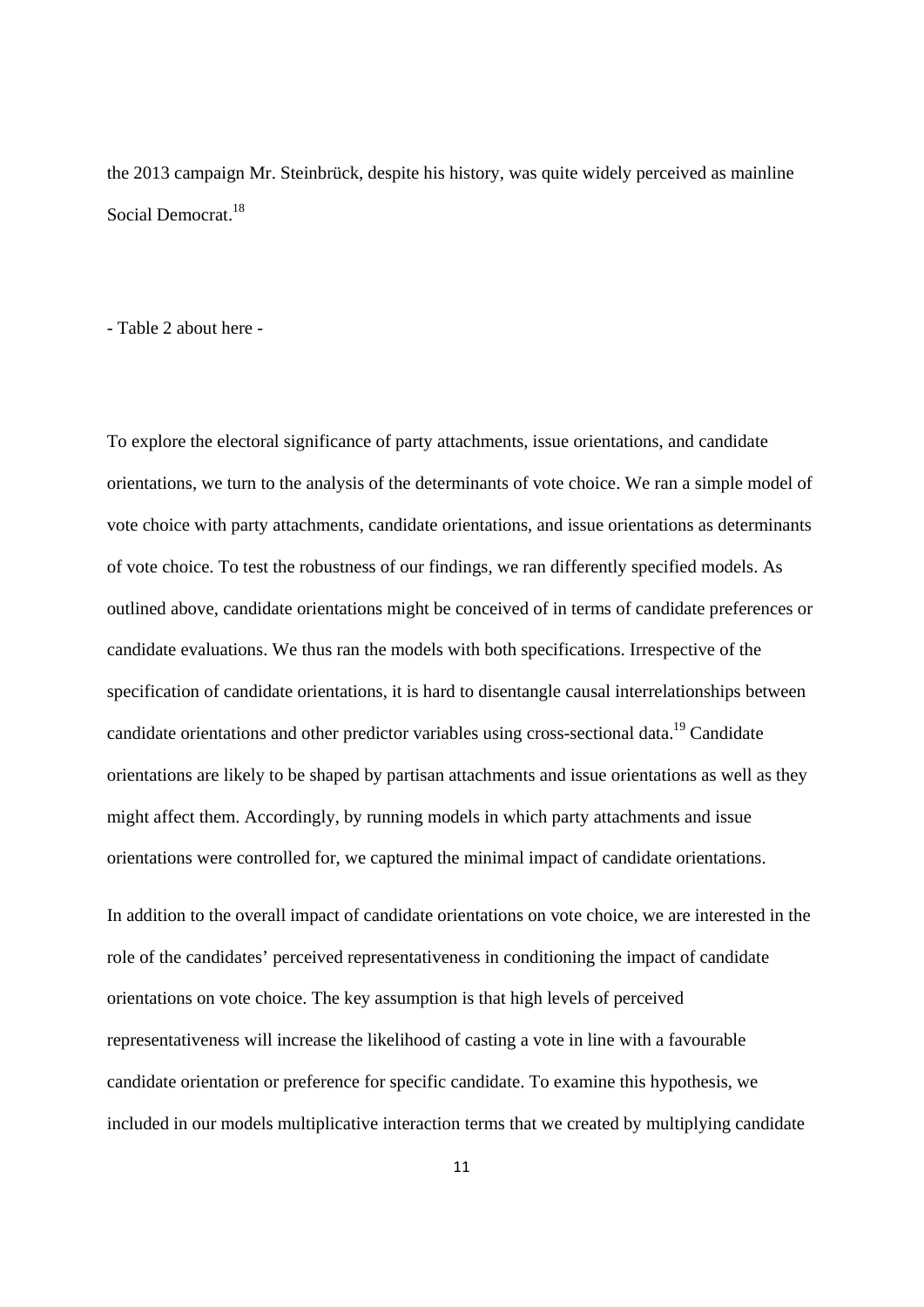orientations by the respective perceived representativeness. The results of these analyses are reported in Tables 3 and 4, with the models including this kind of interaction terms in the righthand sections of the tables and the models without conditional effects in the left-hand sections.

The evidence reported in the left-hand sections of Table 3 and 4 indicates that party attachments and issue attitudes had considerable direct effects on vote choice in the 2013 federal election. Identifying with the CDU/CSU made voters more inclined to vote for this party and had particularly sizeable negative effects on voting for the Greens and the Left. SPD attachments increased the probability to cast votes for the Social Democrats and inhibited voters from voting for the FDP and the Greens, but not for the CDU/CSU. Turning to effects of issue orientations, the results suggest that favouring the conservative CDU/CSU on this dimension raised the probability to vote for this party. At the same time, the likelihood of voting for the Left, the Greens, or the Euro-critical AfD decreased considerably. A similar pattern emerges when studying the role of SPD issue preferences. Holding a pro-SPD attitude on this dimension made voters more inclined to vote for the Social Democrats. At the same time, it decreased the probability of voting for the Left and the AfD as well as for the CDU/CSU.

Turning to candidate orientations, the evidence suggests that they made a difference in vote choice in predictable ways. In particular, holding a preference for or a positive evaluation of a chancellor candidate increased the likelihood of voting for the candidate's party. Preferences or evaluations of the incumbent chancellor did not affect vote choice for her competitor's party. At the same time, attitudes towards Mr. Steinbrück affected vote choice for the CDU/CSU negatively. Given Mr. Steinbrück's rather low level of popularity with the electorate, this finding might not be read as indicating an electoral asset for the SPD. When it comes to vote choice for smaller parties, the evidence reported in the left-hand columns of tables 3 and 4 suggests not very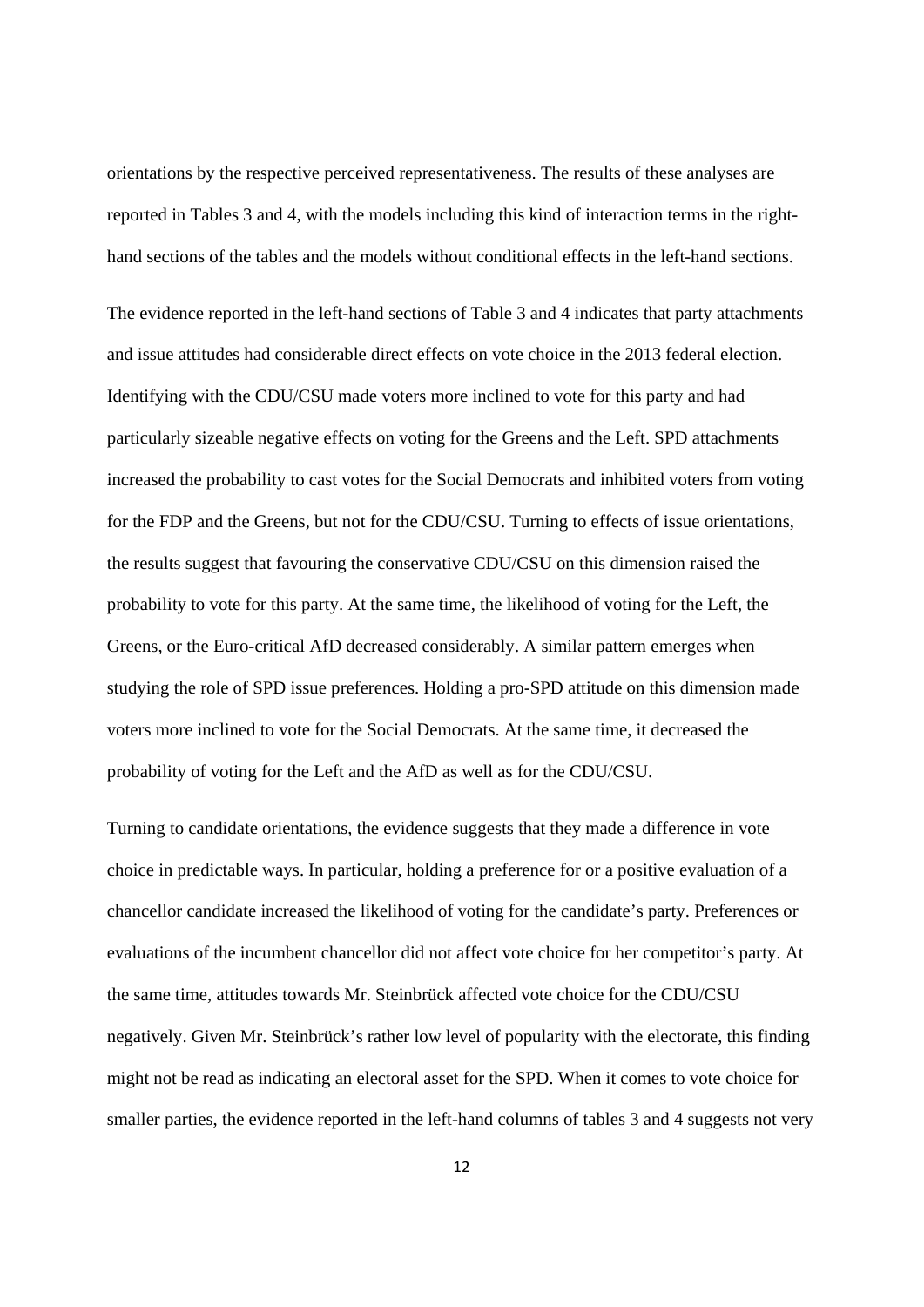impressive effects, even though attitudes towards the top candidates of these parties are not controlled for in these analyses.

Having shown that attitudes towards the chancellor candidates affected vote choice even after controlling for party attachments and issue orientations, we now turn to the question of whether candidate effects are conditioned by the candidates' perceived representativeness. To explore this possibility, we included perceived representativeness and the above mentioned multiplicative interaction terms in the logistic regression models. The results of (logistic) regression models with multiplicative interaction variables are not easily accessible. For example, the inclusion of interactive variables changes the interpretation of coefficients on the constituent variables. Accordingly, in our presentation we proceed stepwise .

The evidence reported in the right-hand columns of Tables 3 and 4 exhibits interesting patterns. First of all, the coefficients on the variables capturing the perceived representativeness of chancellor candidates suggest that this variable makes a difference in vote choice in its own right among voters who do not prefer or even dislike the respective candidate. Interestingly, among voters who did not prefer (or even strongly disliked) Mrs. Merkel, perceiving her as representative of the CDU/CSU's values and policies decreased the probability to vote for that party while tentatively increasing the likelihood of voting for the Left. By contrast, the perception that Mr. Steinbrück was representative of the SPD's values and policies increased the likelihood that voters who did not prefer or strongly disapproved of him cast a SPD vote. Accordingly, in these groups the candidates' perceived representativeness appear to have served as electoral liability (Mrs. Merkel) or electoral asset (Mr. Steinbrück).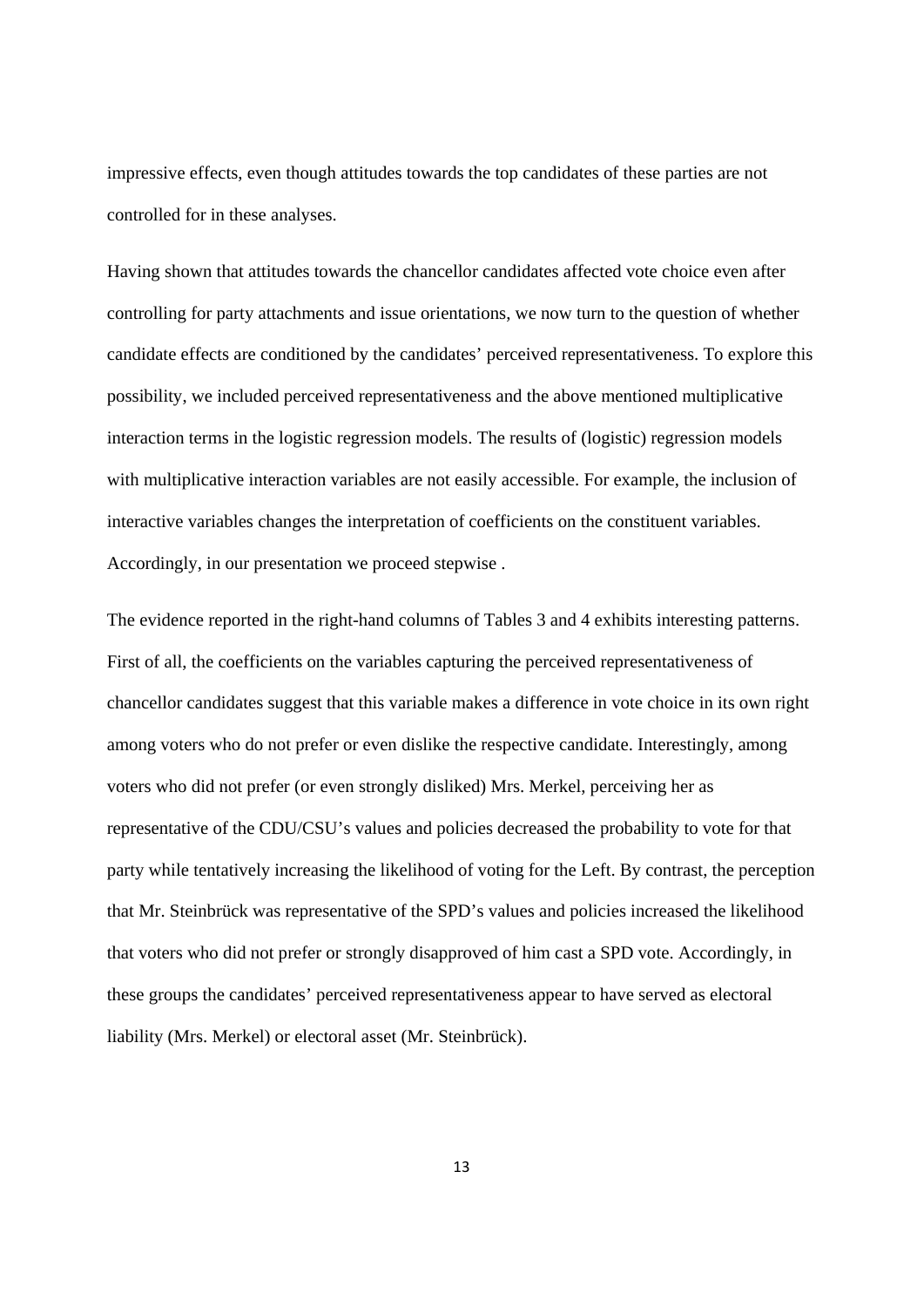- Table 3 and 4 about here -

We find additional support for the notion that Mr. Steinbrück's perceived representativeness plays a different role than Mrs. Merkel's when turning to the issue of whether the candidate representativeness was effective in conditioning the impact of candidate preferences and evaluations on vote choice. Starting with Chancellor Merkel, the evidence suggests that, as expected, high levels of perceived representativeness turned out to be helpful in translating a preference for Mrs. Merkel into a vote for CDU/CSU. As Figure 1a illustrates, among those voters who did not identify with CDU/CSU or SPD and consider neither party capable of solving the most important political problem, holding a preference for Mrs. Merkel became increasingly effective in increasing the likelihood of casting a CDU/CSU vote. In a similar vein, holding a preference for Mrs. Merkel is effective in inhibiting voters from voting for the Greens or the Left Party only if Mrs. Merkel is perceived as being representative of the CDU/CSU's policies and values (not shown in tables or figures). Moreover, these findings hold when considering the mean perceived representativeness of those respondents who preferred Mrs. Merkel. Similar patterns emerge when analyzing evaluations of Mrs. Merkel instead of candidate preferences. We thus conclude that candidate preferences and candidate evaluations concerning Mrs. Merkel were quite likely to affect vote choice.

- Figure 1a-b about here -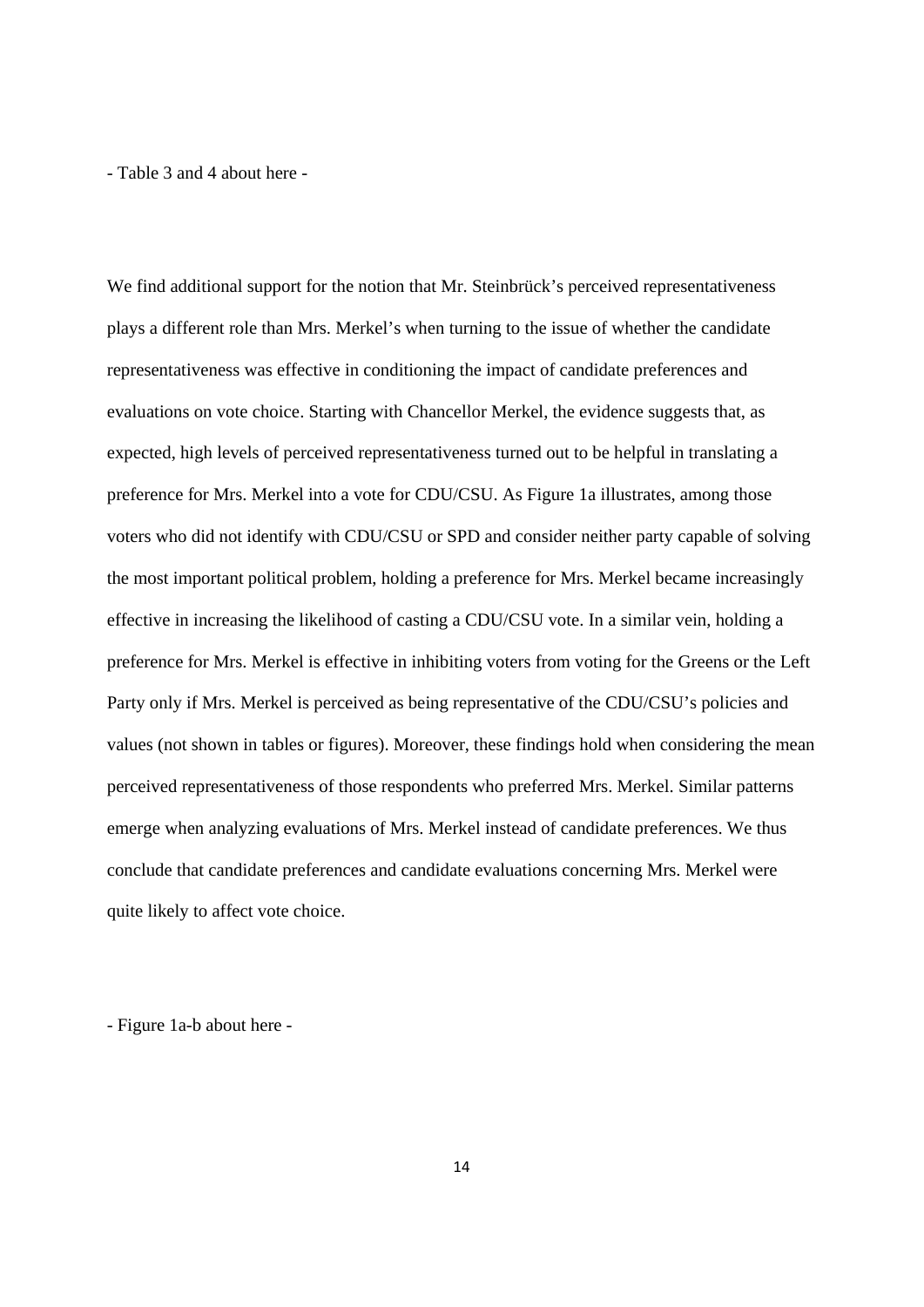Concerning Mr. Steinbrück's perceived representativeness, the analysis yields a somewhat different pattern. At rather low levels of representativeness, i.e. from one standard deviation below the mean representativeness to the mean, a preference for the SPD candidate turned out to be effective in making voters more inclined for the SPD and less inclined to vote for the chancellor's party. Put differently, given low to mean perceived representativeness, candidate preferences affected vote choice in predictable ways. The candidate effect diminishes and eventually vanishes when Mr. Steinbrück's representativeness approaches higher values. As Figure 1b illustrates for the same subsection of the electorate considered in Figure 1a, for those voters who considered the candidate as fully representative of the SPD's values and policies, moving from no preference to a preference for Mr. Steinbrück did not make a difference in vote choice. Interestingly, even at the mean perceived representativeness of those voters who preferred Mr. Steinbrück to become chancellor, there is no individual level effect that passes conventional levels of statistical significance. So, translating preferences into votes was not very likely.

The findings thus suggest that the candidates' perceived representativeness played a role in conditioning the impact of candidate orientations on vote choice. Concerning Chancellor Merkel, the evidence fits nicely with the notion that favourable candidate orientations will translate into votes if the candidate fits with the party in terms of values and policies. This pattern might be interpreted as suggesting that voters do not want to cast a vote for a party in which their preferred candidate is unlikely to have a say. When it comes to Mr. Steinbrück, the relationship is quite different. Among voters who perceived him as highly typical of the SPD in terms of values and policies, holding a favourable opinion about him or preferring him as chancellor hardly affected vote choice. Accordingly, preferences for the candidate hardly turned into votes for his party.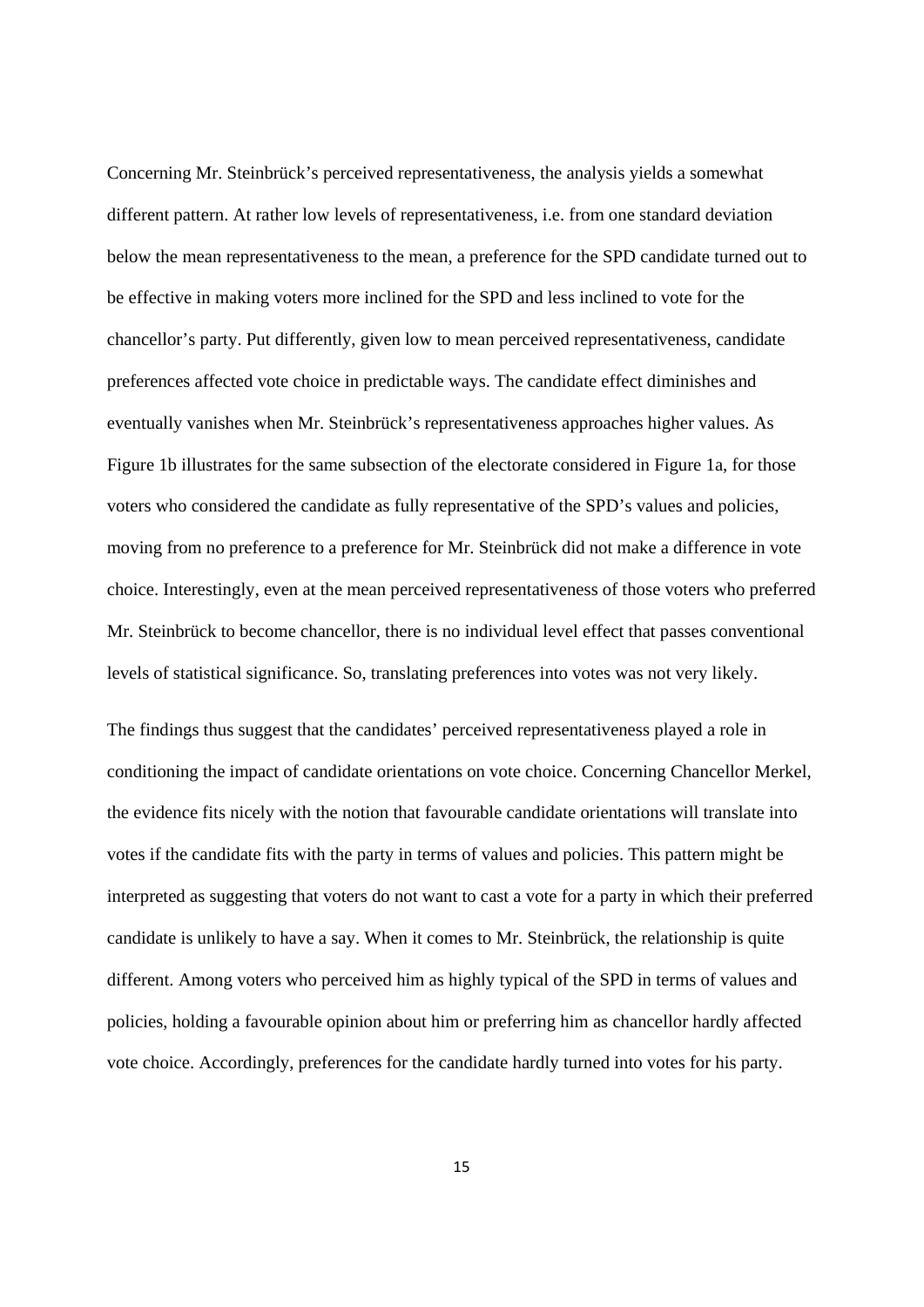Looked at from a different perspective, the findings shed also some light on the role of candidate orientations in affecting the aggregate outcome of the 2013 election. Mrs. Merkel was quite popular with the electorate. Moreover, among voters who preferred or liked her, orientations towards Chancellor Merkel turned out to be powerful in affecting vote choice. In effect, her popularity was likely to be translated into votes for the CDU/CSU. She thus might be considered an electoral asset that has contributed considerably to her party's best result in federal elections since 1990. Concerning Peer Steinbrück, the evidence suggests a different conclusion. He was less popular, and attitudes towards him turned out to be effective only among voters who perceived him not as representative of the SPD's values and policies. These voters, however, were sceptical, rather than enthusiastic, about him. As far as candidate evaluations or preferences made a difference in vote choice, they are likely to have cost the SPD more votes than they earned it. When considering direct effects of candidate orientations, Peer Steinbrück hardly served as an electoral asset for the SPD.

# **Conclusions**

The 2013 federal election was the first general election in Germany after the start of the European debt crisis. Under these circumstances, it might appear to be some kind of natural choice that the two most important politicians, then chancellor and finance minister in a grand coalition, in fighting the consequences of the recession that started in 2007 ran for the chancellorship. It is somewhat of an irony that, despite the candidates' history, the European debt crisis did not play a major role as a campaign issue. Yet, the candidates' history and reputation were not irrelevant. From an inter-party competition perspective, the candidacy of Peer Steinbrück with his middle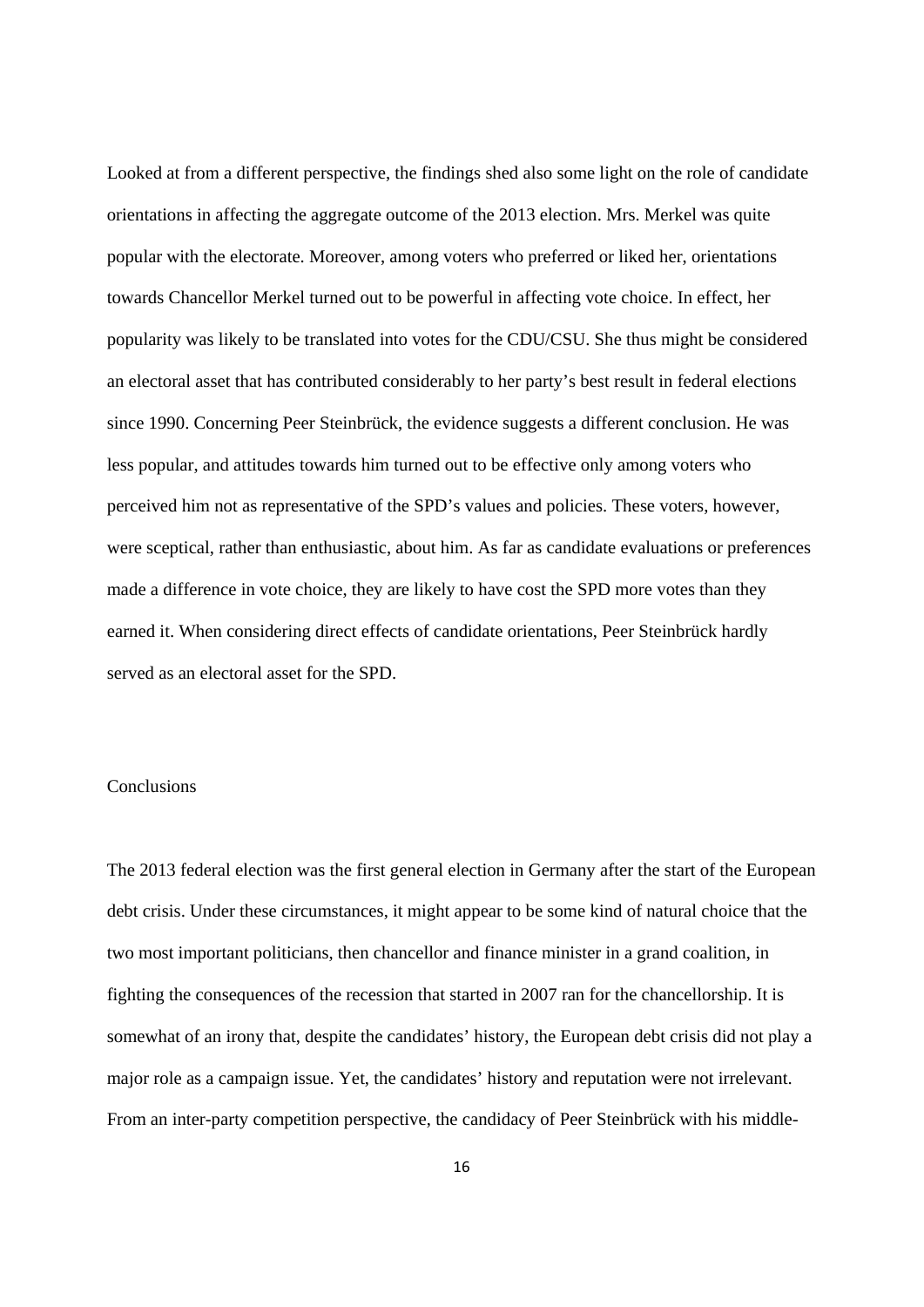of-the-road positions and grand coalition background signalled a low-polarization campaign. From an intra-party perspective, Steinbrück's nomination implied that a supporter of the controversial so-called Hartz reforms in the Schröder stood for the Social Democrats. In addition to the lack of polarization, the candidacy of a non-traditional Social Democrat might have decreased the mobilization of the party's rank and file and increased the SPD's potential to attract votes from partisan independents and other parties' adherents.

In our analysis, we showed that Peer Steinbrück – as his 2009 predecessor Frank-Walter Steinmeier<sup>20</sup> – was considerably less popular than Chancellor Merkel. Moreover, he was perceived as being somewhat less representative of the SPD's values and policies than Mrs. Merkel of the CDU. As it turned out, candidate orientations affected vote choice, net of party attachments and issue orientations. But their impact on vote choice was conditioned by the candidates' perceived representativeness in complex ways. Attitudes towards Mrs. Merkel became more effective in affecting vote choice as her perceived representativeness increased. As she was quite popular among voters who considered her representative, she was able to transform her popularity into additional votes for the CDU/CSU. Attitudes towards Peer Steinbrück, by contrast, affected vote choice primarily among voters who perceived him as being not very typical of the SPD in terms of values and policies. Because these voters were rather sceptical of him, he appears to have been rather an electoral liability than an electoral asset for his party. The opposite holds for Chancellor Merkel. In effect, the CDU/CSU's impressive result in the 2013 federal election, to certain extent, expressed Mrs. Merkel's popularity.

As with any empirical analysis, this paper is subject to several limitations. To begin with, the data for the above analyses are drawn from an online survey. In addition to potential mode effects, participants in online surveys still do not constitute random samples of the electorate, unless members of a random sample are equipped with online access. As the respondents in this paper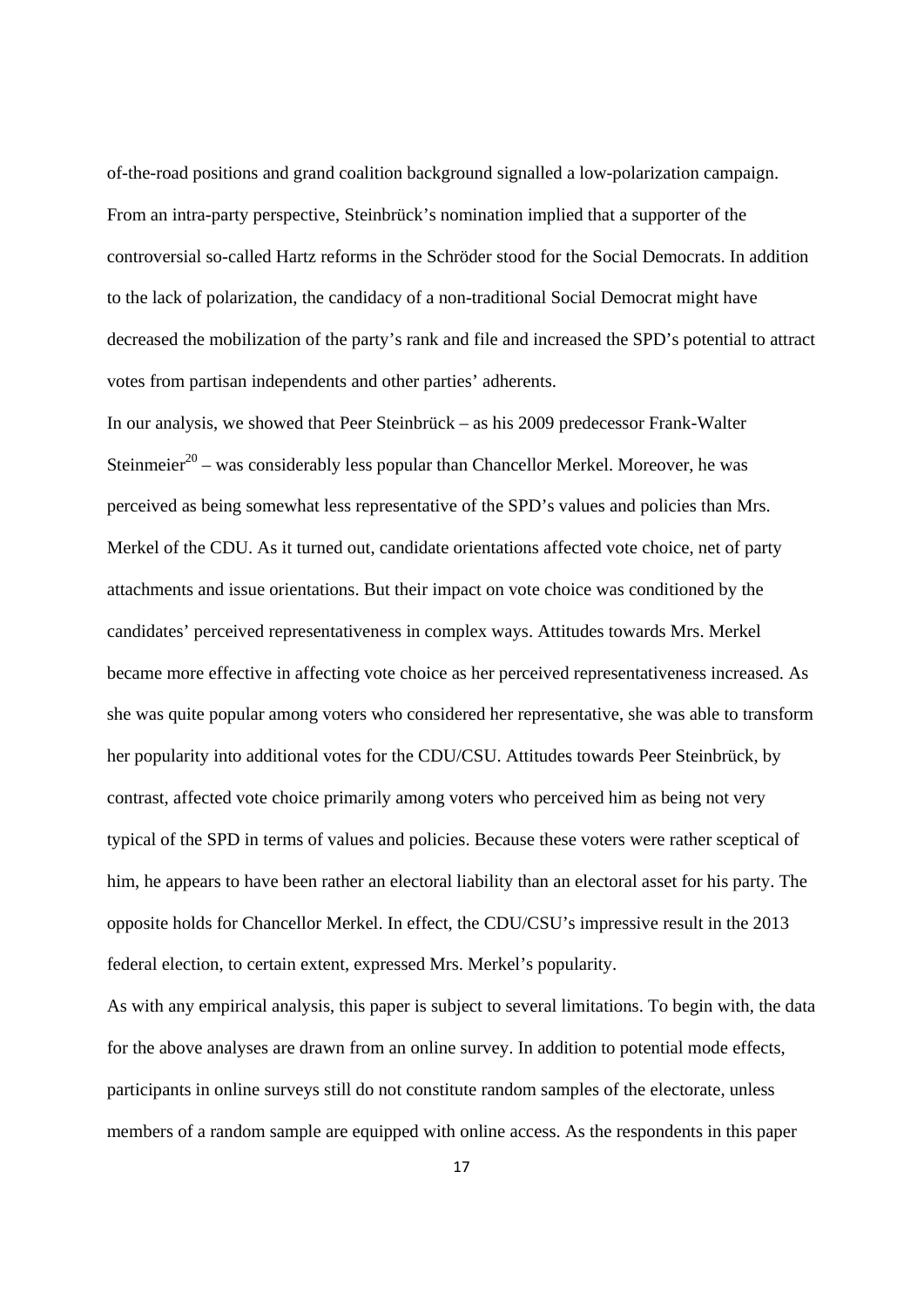were drawn from a pre-recruited access panel, there are several doubts concerning the generalization of results. We thus suggest replicating the analyses with data that allow generalizations to the electorate as a whole, but were not yet available when this analysis was conducted. Moreover, we have confined the role of candidates in affecting voting behaviour to statistical effects of candidate orientations on vote choice. Yet, candidates for chancellorship might impact on election outcomes in quite different ways, e.g., by campaign style. Furthermore, given the cross-sectional nature of the data, it is impossible to disentangle the causal relationships among the predictor variables. For example, chancellor candidates' perceived representativeness might be causally linked to candidate evaluations as well as to party attachments and issue orientations in complex ways. What is more, these relationships might differ between a chancellor and long-time party leader, on the one hand, and a candidate with some kind of an outsider image, on the other hand. Employing long-term panel data or experimental designs might prove helpful in exploring these complex causal relationships. Another limitation stems from the fact that this analysis focused on a single case. In the 2013 federal election, both the chancellor and her challenger held middle-of-the-road views. So the challenger's middle-of-theroad appeal might not have attracted additional votes although it would have been successful if the CDU/CSU, for example, had fielded a controversial candidate or a newcomer. This argument rests on the notion that voting behaviour can be fully understood only if the electoral context is taken into account. Following this line of reasoning, future research would be well-advised to spend considerable effort in comparative analyses to explore the role of contextual variation, be it within or across political systems. In effect, future research might conclude that the 2013 federal election was representative of national elections in Germany and a multitude of other democracies when it comes to the role of candidate orientations in affecting vote choice – or not.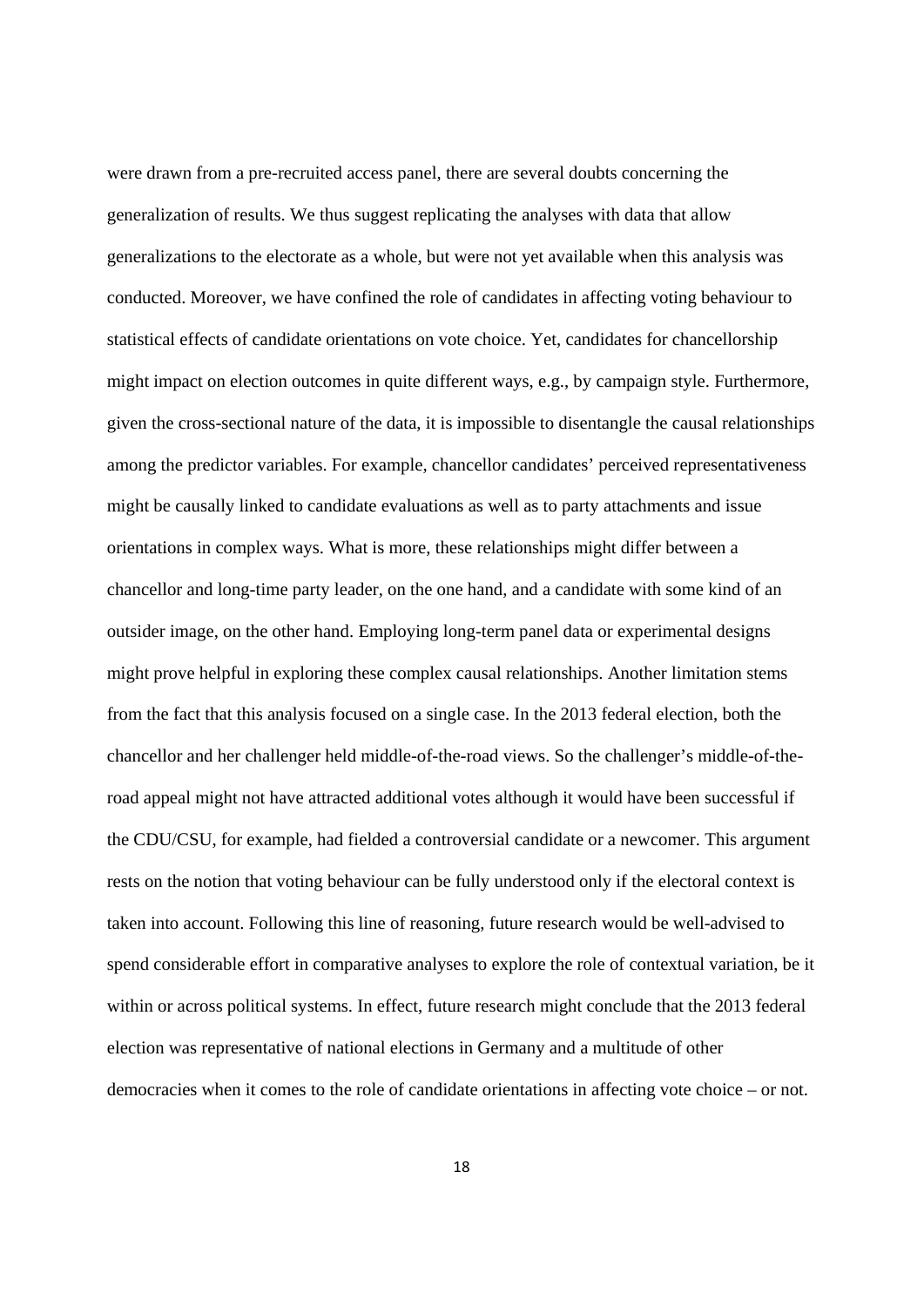# Appendix: Question wording and operationalization

## *Vote Choice*

You are entitled to vote twice in the Bundestag election. First for a candidate from your constituency and second for a party. This is an example ballot paper which is similar to the one you are given in federal elections. Where will you place your crosses on your ballot paper?

Nominal variable *Vote choice* – 1 'CDU/CSU', 2 'SPD', 3 'FDP', 4'Greens', 5 'Left Party', 6 'Alternative für Deutschland'

## *Party identification*

And now let's go back to the political parties again briefly. Many people in Germany are inclined to support a particular political party for a longer period of time even if they occasionally vote for another party. What about you? In general terms, are you inclined to support a particular political party? And if so, which one?

Dummy variables *PID CDU/CSU*, *PID SPD* – 0 'no', 1 'yes'.

#### *Competence*

In your opinion what is the most important political issue facing Germany at the moment? And which party do you think is best in dealing with it?

Dummy variables *Competence CDU/CSU*, *Competence SPD* – 0 'no', 1 'yes'.

# *Chancellor Preference*

Now some questions to the candidates for chancellor of the Bundestag election 2013. Angela Merkel and Peer Steinbrück are the candidates for chancellor of the two big parties. Who would you prefer as Federal Chancellor after the Bundestag election?

Dummy variables *Chancellor preference Merkel*, *Chancellor preference Steinbrück* – 0 'no', 1 'yes'.

#### *Evaluations, politicians*

Please tell me what you think about some leading politicians. Please use the scale from  $-5$  to  $+5$ for this purpose.

*Evaluation Merkel, Evaluation Steinbrück, Evaluation Trittin, Evaluation Gysi, Evaluation Brüderle* – 11-point scale reaching from 0 'strongly dislike' to 1 'strongly like'.

# *Perceived traits of the candidates for chancellor*

Please indicate to what extent you think different properties apply for Angela Merkel (Peer Steinbrück). Angela Merkel (Peer Steinbrück)

- … is assertive.
- … is trustworthy.
- … is a likeable person.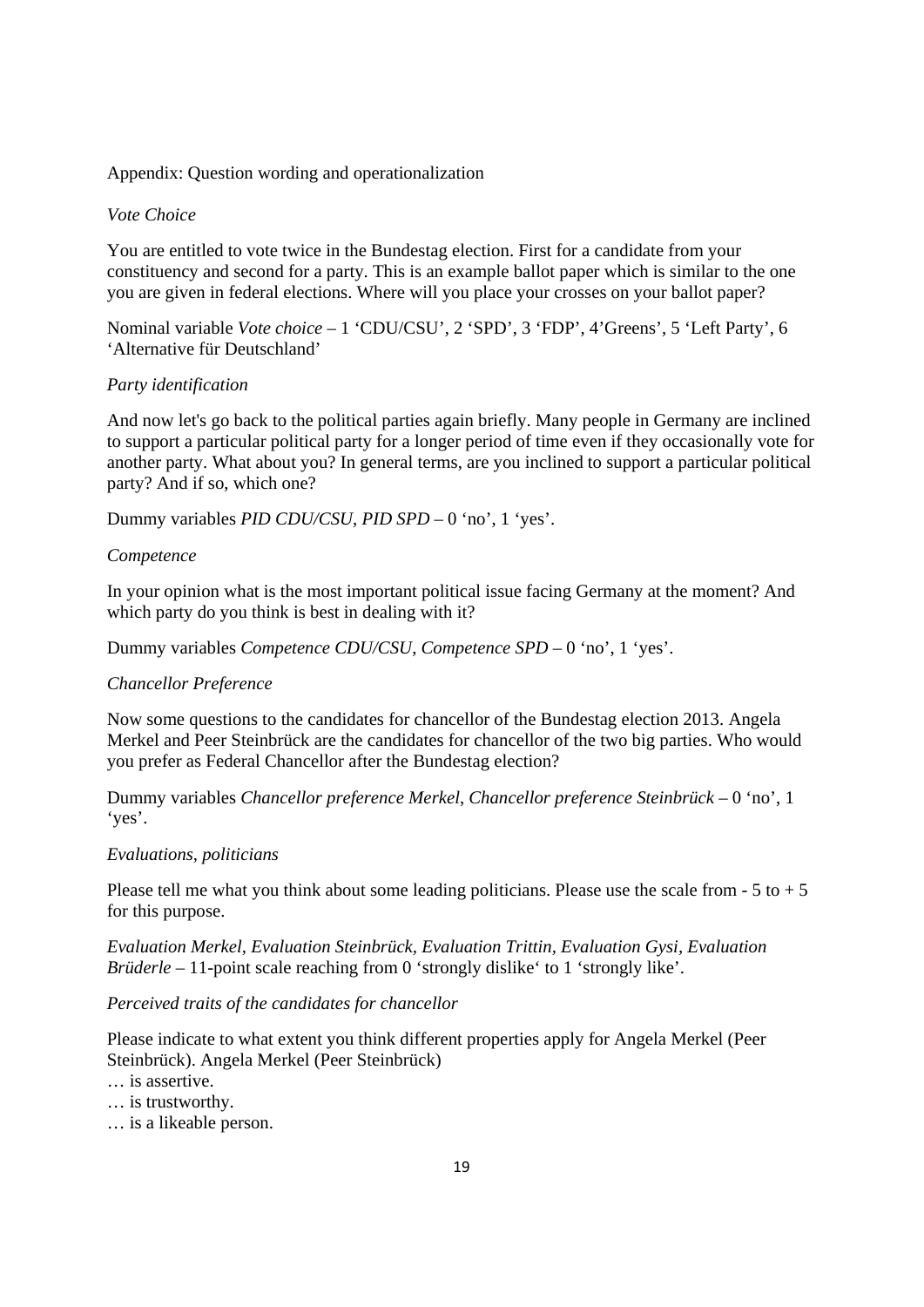- … has sensible ideas about how to boost the economy.
- … represents the values and political views of CDU/CSU (SPD).

5-point scale reaching from 0 'not true at all' to 1 'definitely true'.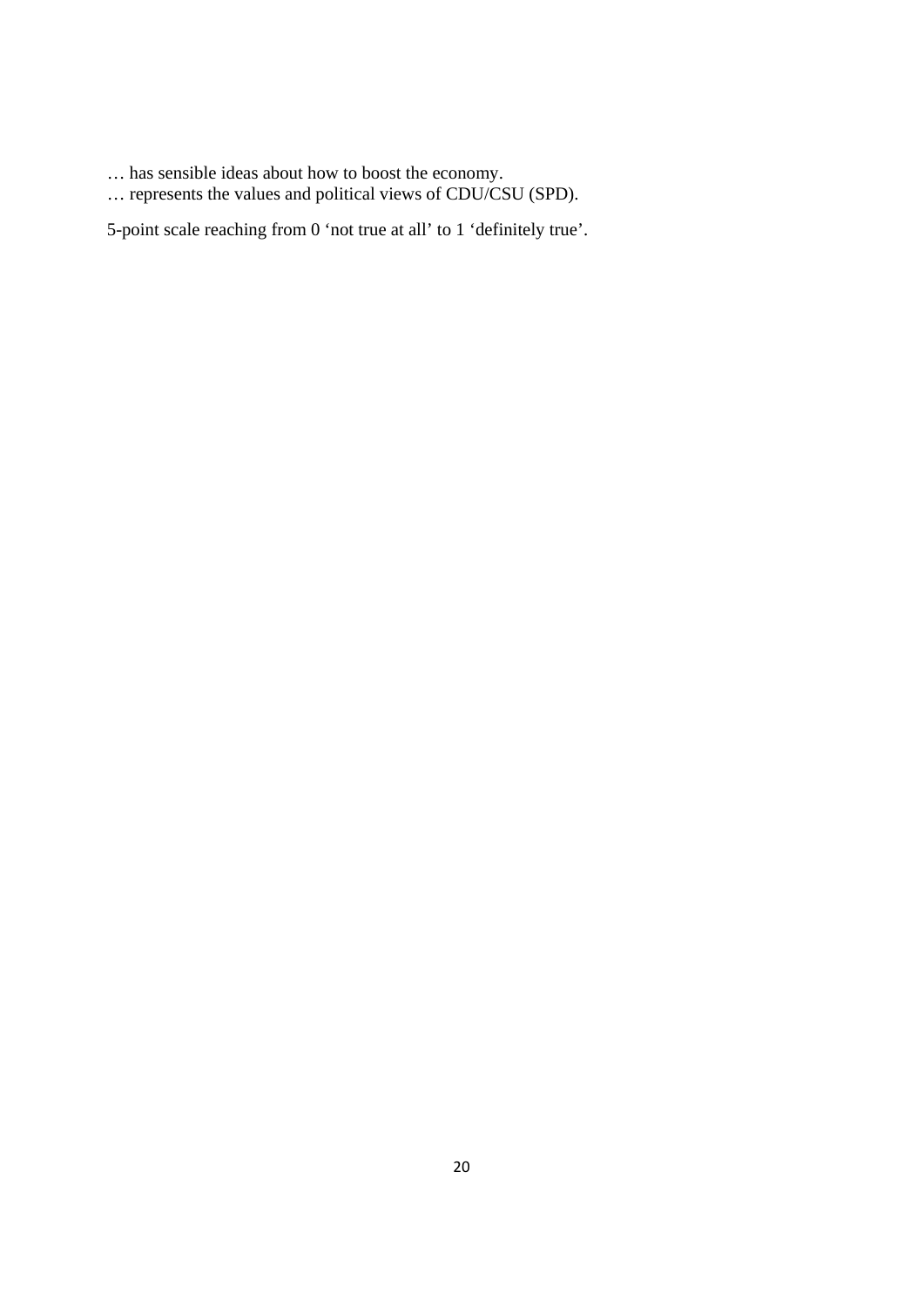|                              | Party identification |                  |                  |                  |                  |      |  |  |
|------------------------------|----------------------|------------------|------------------|------------------|------------------|------|--|--|
|                              | CDU/CSU<br>All       |                  | <b>SPD</b>       | Greens           | Left             | None |  |  |
| Competence                   |                      |                  |                  |                  |                  |      |  |  |
| CDU/CSU                      | 31                   | 75               | 6                | 7                | $\mathfrak{2}$   | 17   |  |  |
| <b>SPD</b>                   | 26                   | $\overline{2}$   | 70               | 26               | $\overline{4}$   | 15   |  |  |
| <b>FDP</b>                   | $\mathbf{1}$         | $\boldsymbol{0}$ | $\boldsymbol{0}$ | $\boldsymbol{0}$ | $\boldsymbol{0}$ | 1    |  |  |
| Greens                       | 5                    | $\boldsymbol{0}$ | $\overline{2}$   | 32               | $\mathbf{0}$     | 5    |  |  |
| Left Party                   | 6                    | $\overline{2}$   | 3                | $\overline{7}$   | 67               | 7    |  |  |
| AfD                          | $\overline{3}$       | $\overline{2}$   | $\overline{2}$   | $\mathbf{1}$     | $\boldsymbol{0}$ | 3    |  |  |
| N                            | 947                  | 271              | 233              | 107              | 42               | 159  |  |  |
| <b>Chancellor Preference</b> |                      |                  |                  |                  |                  |      |  |  |
| Merkel                       | 51                   | 93               | 16               | 27               | 30               | 46   |  |  |
| Steinbrück                   | 31                   | 3                | 73               | 41               | 16               | 20   |  |  |
| N                            | 942                  | 281              | 234              | 107              | 43               | 153  |  |  |

# Table 1: Issue competence and candidate preference by party identification in the German electorate (percent)

Notes: Percentages for different sample groups; N: Number of observations.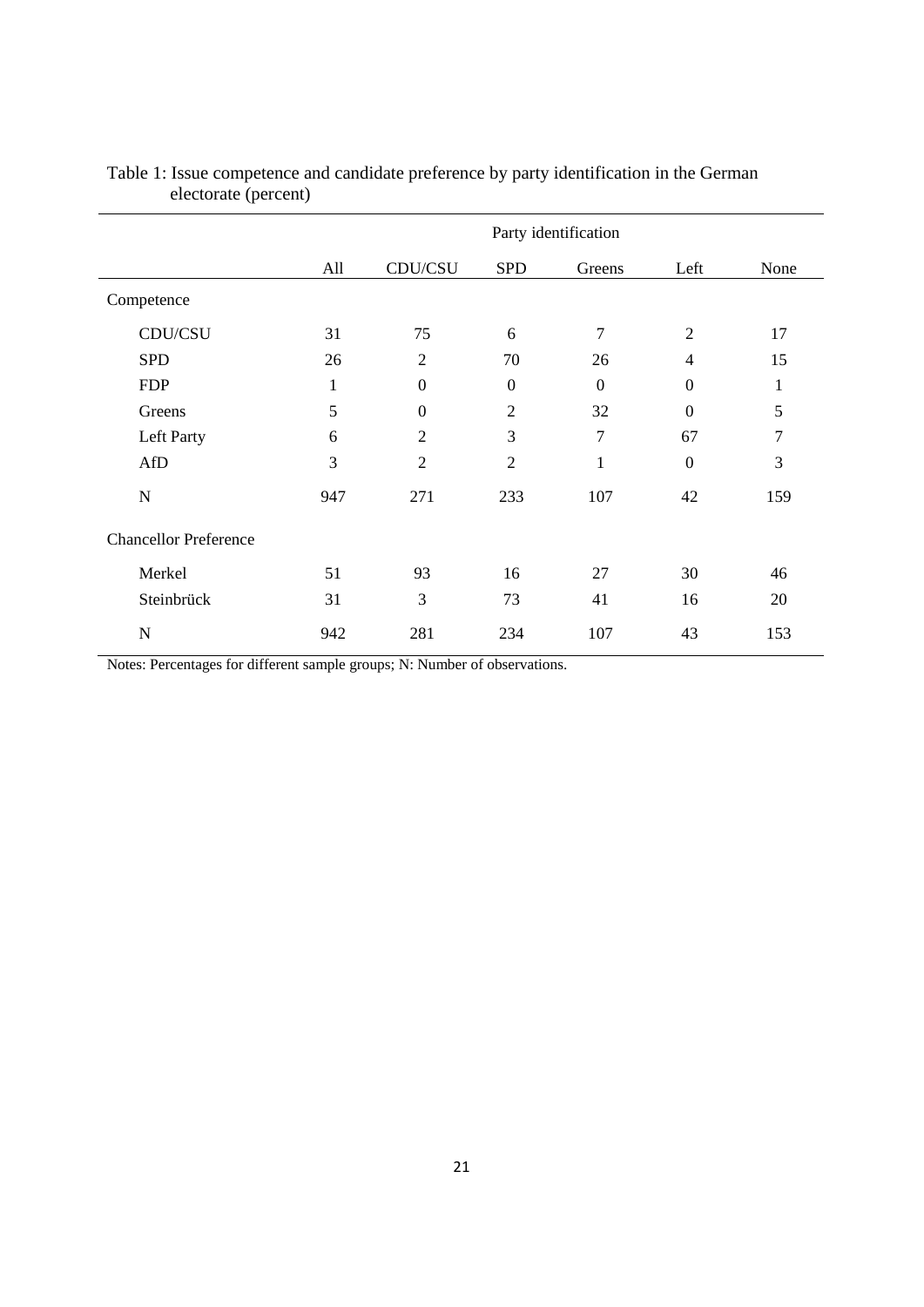|                      | Party identification |         |            |         |           |         |  |  |
|----------------------|----------------------|---------|------------|---------|-----------|---------|--|--|
|                      | All                  | CDU/CSU | <b>SPD</b> | Greens  | Left      | None    |  |  |
| Merkel               |                      |         |            |         |           |         |  |  |
| General evaluation   | .65                  | .85     | .54        | .57     | .44       | .59     |  |  |
| Assertiveness        | .74                  | .83     | .67        | .75     | .70       | .71     |  |  |
| Reliability          | .64                  | .80     | .53        | .60     | .41       | .58     |  |  |
| Economy              | .63                  | .79     | .54        | .55     | .47       | .55     |  |  |
| Party representative | .75                  | .82     | .72        | .75     | .78       | .68     |  |  |
| Likeability          | .64                  | .79     | .54        | .57     | .47       | .59     |  |  |
| $\mathbf N$          | 915-998              | 275-284 | 230-240    | 104-111 | $41 - 44$ | 142-167 |  |  |
| Steinbrück           |                      |         |            |         |           |         |  |  |
| General evaluation   | .54                  | .42     | .73        | .61     | .38       | .47     |  |  |
| Assertiveness        | .68                  | .60     | .80        | .75     | .60       | .63     |  |  |
| Reliability          | .52                  | .39     | .70        | .59     | .36       | .48     |  |  |
| Economy              | .61                  | .50     | .78        | .66     | .49       | .52     |  |  |
| Party representative | .65                  | .56     | .75        | .73     | .55       | .65     |  |  |
| Likeability          | .48                  | .35     | .62        | .49     | .32       | .45     |  |  |
| $\mathbf N$          | 862-990              | 252-283 | 229-239    | 97-109  | $41 - 44$ | 142-167 |  |  |

Table 2: Candidate evaluations and perceived candidate traits in the German electorate (means)

Note: Mean values for different sample groups; N: range of case numbers; General evaluation ranges on an 11-point scale from 0 'strongly dislike' to 1 'strongly like'; Other perceived traits range on a 5-point scale from 0 'not true at all' to 1 'definitely true'.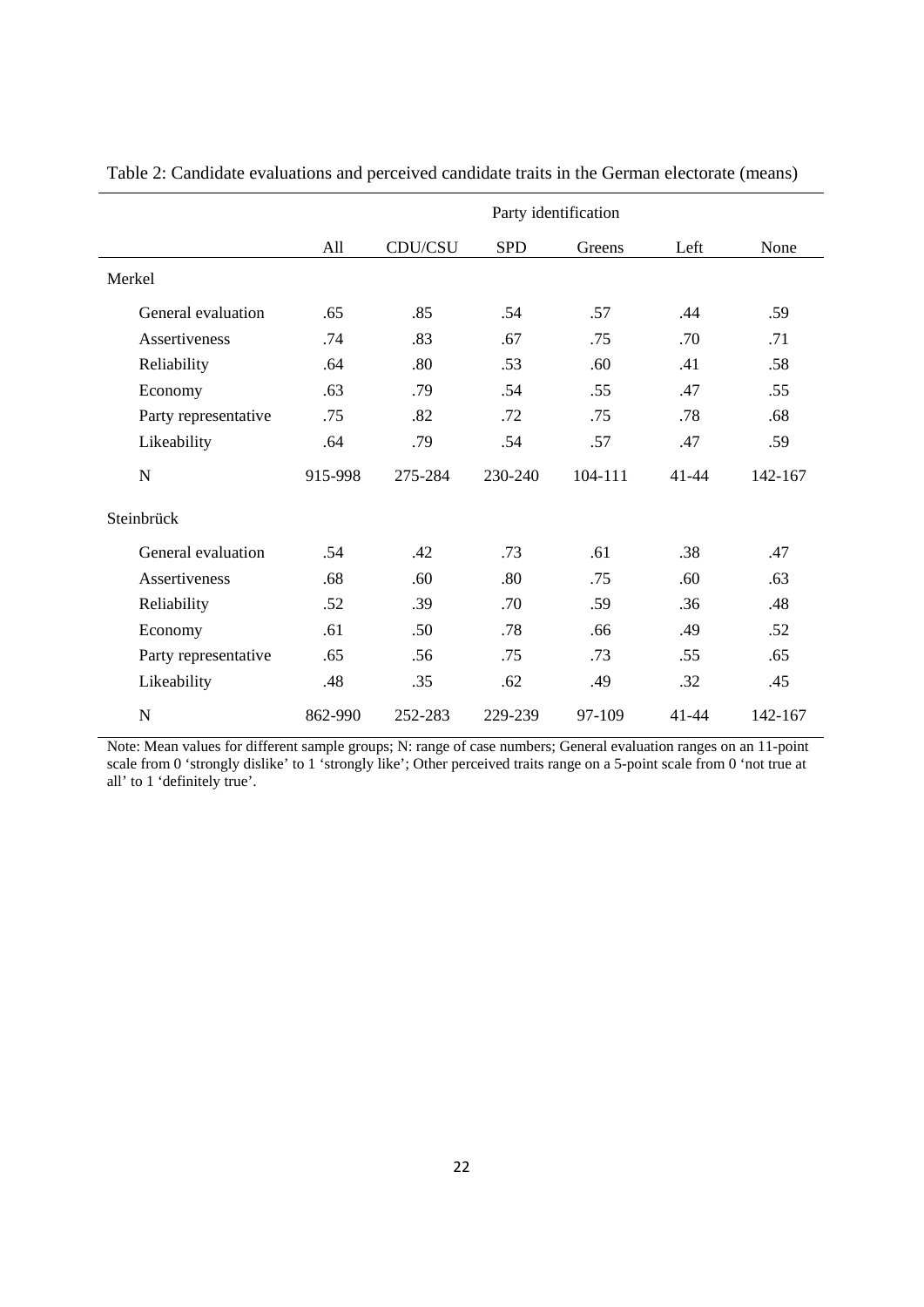|                                     | <b>SPD</b> | <b>FDP</b> | Greens    | Left      | AfD       | <b>SPD</b> | <b>FDP</b> | Greens    | Left      | AfD       |
|-------------------------------------|------------|------------|-----------|-----------|-----------|------------|------------|-----------|-----------|-----------|
|                                     |            |            |           |           |           |            |            |           |           |           |
| PID CDU/CSU                         | $-2.32**$  | $-1.50**$  | $-3.23**$ | $-2.76**$ | $-1.41**$ | $-2.21*$   | $-1.53**$  | $-3.07**$ | $-2.74**$ | $-1.31*$  |
|                                     | (0.80)     | (0.45)     | (0.55)    | (0.67)    | (0.51)    | (0.91)     | (0.49)     | (0.60)    | (0.72)    | (0.55)    |
| PID SPD                             | 1.28**     | $-1.44$    | $-0.91$   | $-0.17$   | $-0.75$   | $1.66**$   | $-1.19$    | $-0.59$   | 0.01      | $-0.54$   |
|                                     | (0.49)     | (0.83)     | (0.57)    | (0.57)    | (0.81)    | (0.54)     | (0.84)     | (0.61)    | (0.62)    | (0.78)    |
| Competence CDU/CSU                  | $-0.61$    | $-0.19$    | $-1.69**$ | $-2.35**$ | $-2.33**$ | $-0.89$    | $-0.43$    | $-1.80**$ | $-2.43**$ | $-2.69**$ |
|                                     | (0.69)     | (0.45)     | (0.48)    | (0.67)    | (0.70)    | (0.83)     | (0.49)     | (0.55)    | (0.74)    | (0.65)    |
| Competence SPD                      | $3.03**$   | $2.02*$    | $1.61*$   | $-0.10$   | 0.33      | $4.01**$   | $3.06*$    | 2.40      | 1.17      | 1.12      |
|                                     | (0.75)     | (0.95)     | (0.76)    | (0.83)    | (1.09)    | (1.22)     | (1.28)     | (1.23)    | (1.26)    | (1.47)    |
| Chancellor preference Merkel        | $-1.95**$  | $-0.13$    | $-1.82**$ | $-1.89**$ | $-1.74**$ | $-0.69$    | 1.73       | 0.75      | 1.19      | $-2.08$   |
|                                     | (0.59)     | (0.69)     | (0.48)    | (0.50)    | (0.50)    | (1.72)     | (2.30)     | (1.07)    | (1.35)    | (1.60)    |
| Chancellor preference Steinbrück    | $2.02**$   | 0.01       | $1.48*$   | 1.20      | 1.03      | $7.02**$   | 5.18       | $4.59*$   | $6.47**$  | 1.32      |
|                                     | (0.71)     | (1.11)     | (0.73)    | (0.75)    | (0.80)    | (2.09)     | (2.64)     | (2.08)    | (2.26)    | (2.44)    |
| Party representativeness Merkel     |            |            |           |           |           | $2.06*$    | 2.24       | $2.17*$   | $3.53**$  | 1.31      |
|                                     |            |            |           |           |           | (0.83)     | (2.16)     | (0.92)    | (0.96)    | (1.11)    |
| Party representativeness Steinbrück |            |            |           |           |           | $1.96*$    | 0.02       | 1.23      | $-0.43$   | 0.47      |
|                                     |            |            |           |           |           | (1.00)     | (0.85)     | (0.86)    | (0.95)    | (1.02)    |
| Preference*Rep. Merkel              |            |            |           |           |           | $-1.66$    | $-1.79$    | $-3.65**$ | $-4.35*$  | 0.51      |
|                                     |            |            |           |           |           | (1.88)     | (2.42)     | (1.37)    | (1.84)    | (2.01)    |
| Preference*Rep. Steinbrück          |            |            |           |           |           | $-6.67**$  | $-5.78*$   | $-4.32$   | $-6.98**$ | $-0.39$   |
|                                     |            |            |           |           |           | (2.43)     | (2.50)     | (2.39)    | (2.66)    | (2.89)    |
| Constant                            | 0.36       | $-0.61$    | $1.68**$  | $1.37**$  | 0.81      | $-2.25**$  | $-2.49$    | $-0.30$   | $-0.64$   | $-0.27$   |
|                                     | (0.41)     | (0.65)     | (0.36)    | (0.37)    | (0.42)    | (0.79)     | (2.20)     | (0.62)    | (0.85)    | (0.99)    |
| -2 LogLikelihood                    | 1427.3     |            |           |           |           | 1205.9     |            |           |           |           |
| Pseudo $R^2$                        | 0.42       |            |           |           |           | 0.45       |            |           |           |           |
| $\mathbf N$                         | 761        |            |           |           |           | 668        |            |           |           |           |

Table 3: Effects of party identification, issue competence, chancellor preference and candidates' party representativeness on vote choice in the 2013 Federal Election (multinomial logistic regressions)

Notes: Unstandardized logit coefficients with robust standard errors in parentheses. Significance-levels: \*\* p<0.01, \* p<0.05. Reference category: CDU/CSU vote.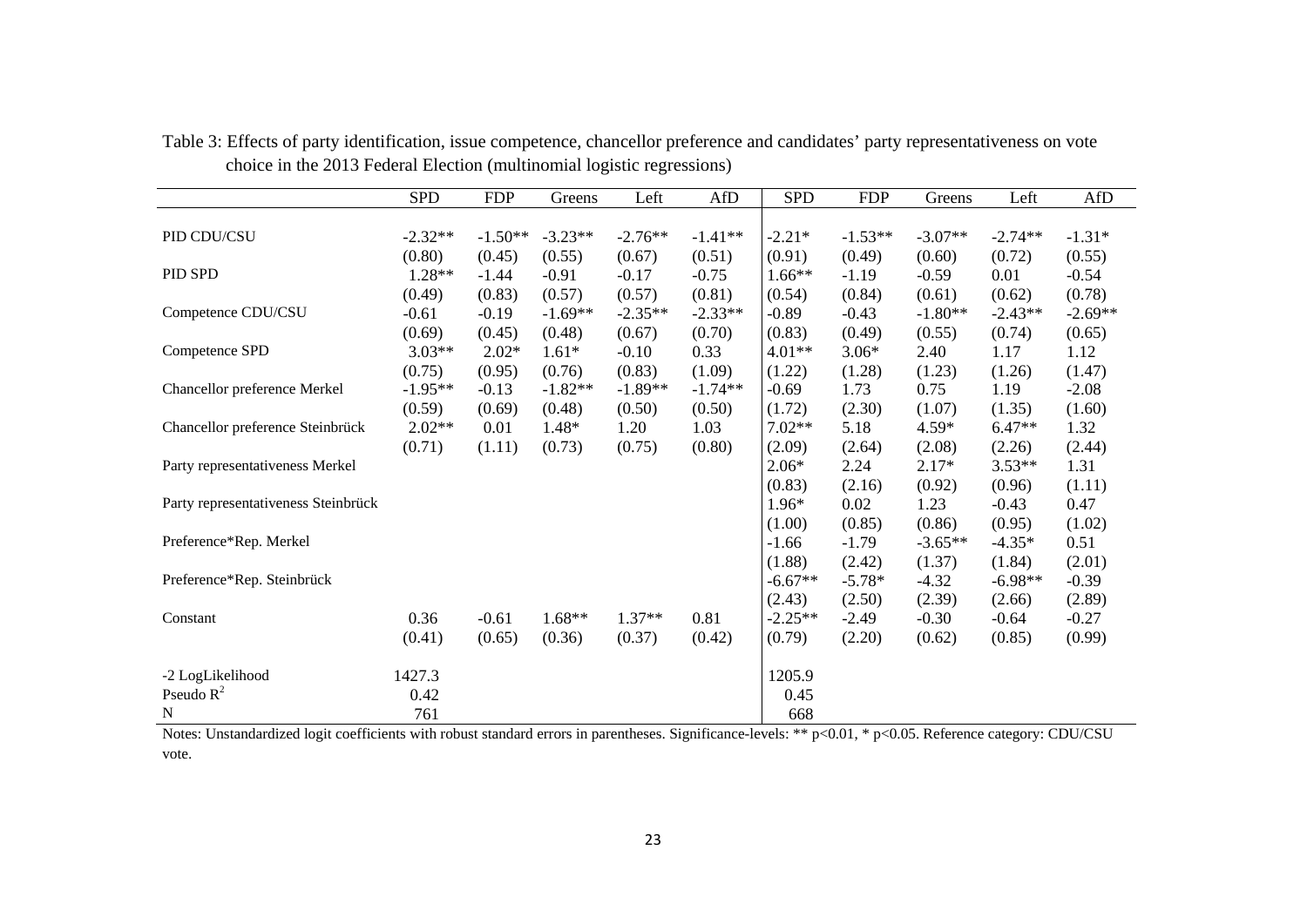|                                                                                                                                                                 | <b>SPD</b> | <b>FDP</b> | Greens    | Left      | AfD       | <b>SPD</b> | <b>FDP</b> | Greens    | Left      | AfD       |
|-----------------------------------------------------------------------------------------------------------------------------------------------------------------|------------|------------|-----------|-----------|-----------|------------|------------|-----------|-----------|-----------|
|                                                                                                                                                                 |            |            |           |           |           |            |            |           |           |           |
| PID CDU/CSU                                                                                                                                                     | $-2.36**$  | $-1.45**$  | $-3.38**$ | $-2.79**$ | $-1.35*$  | $-2.49**$  | $-1.48**$  | $-3.42**$ | $-2.93**$ | $-1.29*$  |
|                                                                                                                                                                 | (0.72)     | (0.46)     | (0.53)    | (0.67)    | (0.55)    | (0.85)     | (0.52)     | (0.58)    | (0.76)    | (0.62)    |
| PID SPD                                                                                                                                                         | $1.95**$   | $-1.29$    | $-0.30$   | 0.58      | $-0.13$   | $2.32**$   | $-1.08$    | 0.04      | 0.79      | 0.28      |
|                                                                                                                                                                 | (0.43)     | (0.83)     | (0.48)    | (0.54)    | (0.82)    | (0.51)     | (0.84)     | (0.56)    | (0.62)    | (0.88)    |
| Competence CDU/CSU                                                                                                                                              | $-0.89$    | $-0.17$    | $-1.80**$ | $-2.16**$ | $-2.02**$ | $-1.17$    | $-0.43$    | $-1.90**$ | $-2.28**$ | $-2.23**$ |
|                                                                                                                                                                 | (0.53)     | (0.43)     | (0.48)    | (0.69)    | (0.73)    | (0.61)     | (0.51)     | (0.51)    | (0.74)    | (0.64)    |
| Competence SPD                                                                                                                                                  | $2.81**$   | $1.81*$    | $1.60*$   | 0.16      | 0.59      | 3.92**     | $2.86*$    | $2.58*$   | 1.47      | 1.76      |
|                                                                                                                                                                 | (0.66)     | (0.92)     | (0.69)    | (0.80)    | (1.01)    | (1.04)     | (1.22)     | (1.05)    | (1.11)    | (1.28)    |
| <b>Evaluation Merkel</b>                                                                                                                                        | $-3.96**$  | $-0.15$    | $-3.72**$ | $-4.63**$ | $-4.90**$ | $-1.07$    | $-1.08$    | $-1.17$   | $-0.39$   | $-2.53$   |
|                                                                                                                                                                 | (0.90)     | (1.32)     | (0.91)    | (0.96)    | (0.99)    | (1.62)     | (1.83)     | (1.71)    | (2.42)    | (2.19)    |
| <b>Evaluation Steinbrück</b>                                                                                                                                    | $3.64**$   | 0.89       | $1.63*$   | $-0.07$   | 0.03      | $9.56**$   | 1.91       | $4.00*$   | 1.42      | 2.67      |
|                                                                                                                                                                 | (0.80)     | (0.81)     | (0.73)    | (0.82)    | (0.99)    | (2.83)     | (1.40)     | (1.78)    | (2.03)    | (3.08)    |
| Party representativeness Merkel                                                                                                                                 |            |            |           |           |           | $4.24*$    | $-1.03$    | $4.30*$   | $6.42**$  | $4.72*$   |
|                                                                                                                                                                 |            |            |           |           |           | (2.09)     | (2.90)     | (2.13)    | (2.41)    | (2.26)    |
| Party representativeness Steinbrück                                                                                                                             |            |            |           |           |           | $7.51**$   | 0.02       | $4.68**$  | 1.70      | 4.26      |
|                                                                                                                                                                 |            |            |           |           |           | (2.74)     | (1.06)     | (1.80)    | (1.84)    | (2.79)    |
| Evaluation*Rep. Merkel                                                                                                                                          |            |            |           |           |           | $-5.16$    | 2.28       | $-5.27$   | $-7.45*$  | $-5.01$   |
|                                                                                                                                                                 |            |            |           |           |           | (2.67)     | (3.43)     | (2.75)    | (3.47)    | (3.55)    |
| Evaluation*Rep. Steinbrück                                                                                                                                      |            |            |           |           |           | $-10.46**$ | $-1.46$    | $-5.99*$  | $-3.61$   | $-5.93$   |
|                                                                                                                                                                 |            |            |           |           |           | (3.93)     | (2.26)     | (2.83)    | (3.18)    | (5.20)    |
| Constant                                                                                                                                                        | 0.43       | $-1.05$    | $2.63**$  | $3.45**$  | 2.99**    | $-5.93**$  | $-0.82$    | $-1.26$   | $-0.55$   | $-1.21$   |
|                                                                                                                                                                 | (0.86)     | (1.26)     | (0.77)    | (0.82)    | (0.79)    | (2.09)     | (1.49)     | (1.29)    | (1.69)    | (1.61)    |
|                                                                                                                                                                 |            |            |           |           |           |            |            |           |           |           |
| -2 LogLikelihood                                                                                                                                                | 1404.9     |            |           |           |           | 1178.3     |            |           |           |           |
| Pseudo $R^2$                                                                                                                                                    | 0.43       |            |           |           |           | 0.46       |            |           |           |           |
| N<br>Notes: Unstandardized logit coefficients with robust standard errors in parentheses. Significance-levels: ** p<0.01, * p<0.05. Reference category: CDU/CSU | 756        |            |           |           |           | 663        |            |           |           |           |

Table 4: Effects of party identification, issue competence, candidate evaluation and candidates' party representativeness on vote choice in the 2013 Federal Election (multinomial logistic regressions)

vote.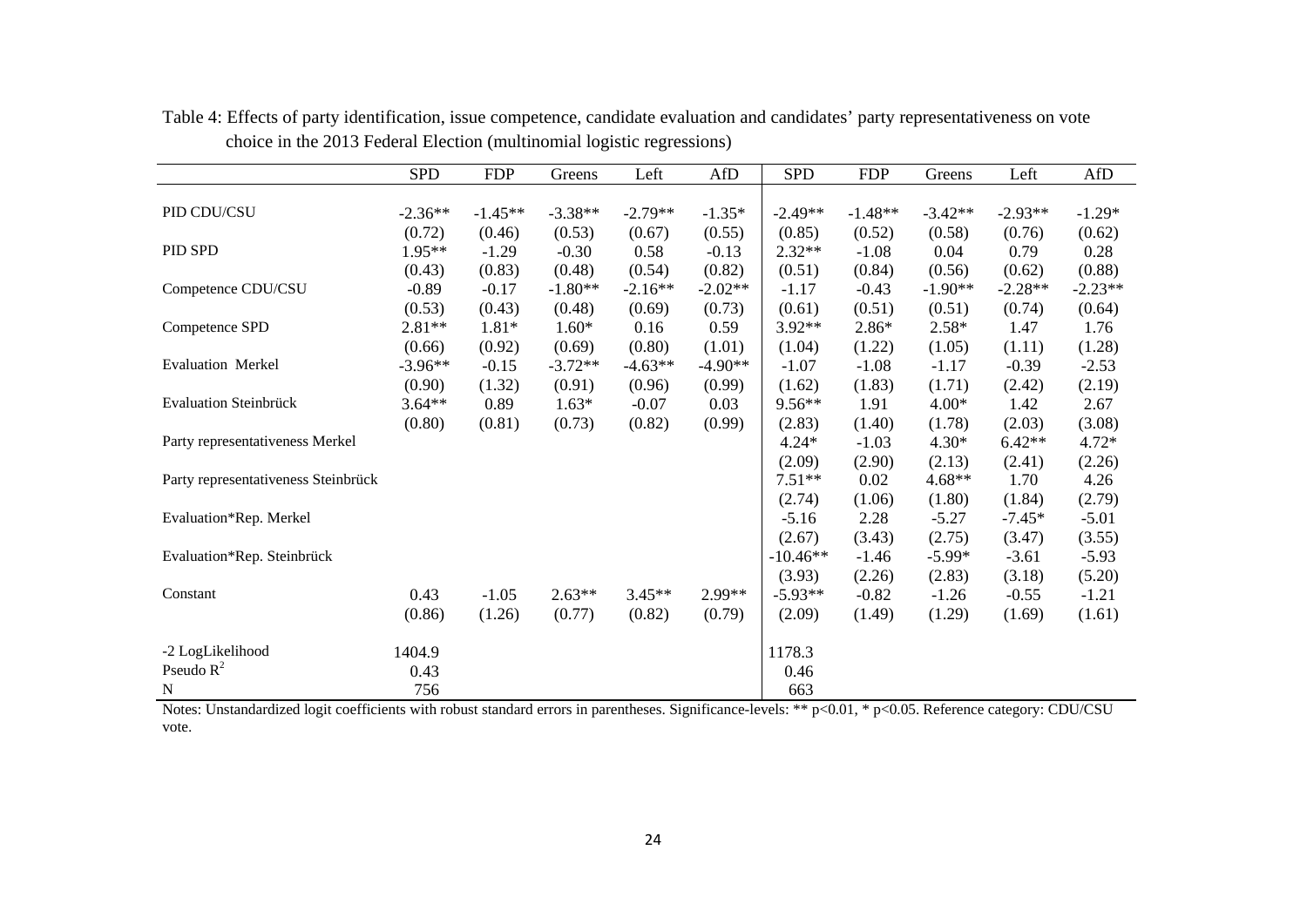

Figure 1a: The impact of candidate preference for Angela Merkel conditioned by her perceived party representativeness on voting behaviour for CDU/CSU and SPD

Note: Entries are changes in probabilities of casting a vote for CDU/CSU and SPD by preferring Angela Merkel as chancellor in dependence of the perceived party representativeness of Angela Merkel. These results were gleaned from the estimates reported in Table 3. Reading example: If somebody considers Angela Merkel not at all representative (0) for her party and changed the chancellor preference to Angela Merkel, the probability of casting a vote for CDU/CSU declines by some 7 percentage points. The remaining variables in the model were set to their means and modes, respectively (PID: other/none; competence: other/none; preference Merkel/Steinbrück: mean value of respondents who do not identify with CDU/CSU or SPD). Vertical lines represent the mean (solid line) plus/minus one standard deviation (dashed lines) of perceived party representativeness of the group under study.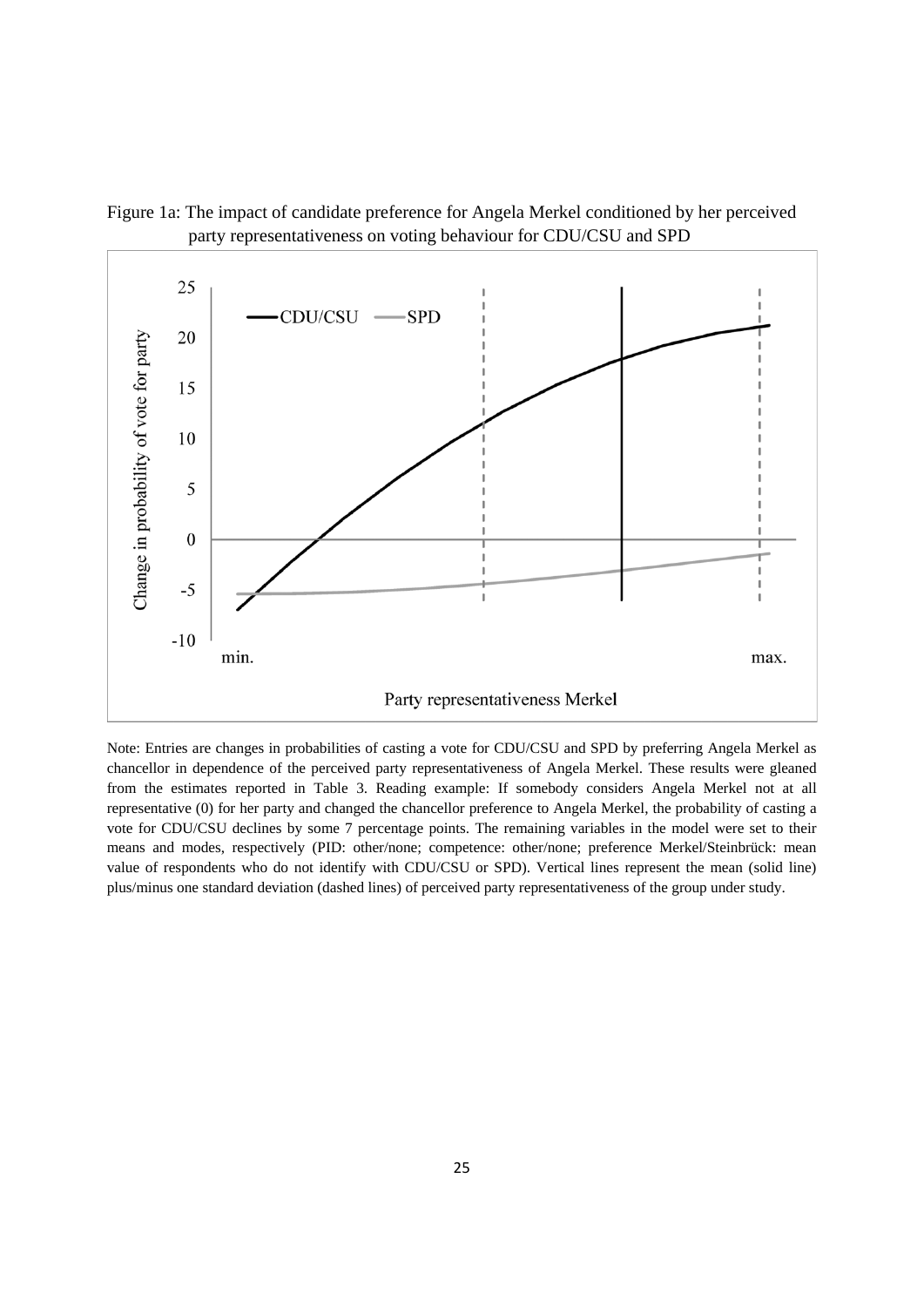

Figure 1b: The impact of candidate preference for Peer Steinbrück conditioned by his perceived party representativeness on voting behaviour for CDU/CSU and SPD

Note: Entries are changes in probabilities of casting a vote for CDU/CSU and SPD by preferring Angela Merkel as chancellor in dependence of the perceived party representativeness of Angela Merkel. These results were gleaned from the estimates reported in Table 3. Reading example: If somebody considers Peer Steinbrück neither/nor (0.5) representative for his party and changed the chancellor preference to Peer Steinbrück, the probability of casting a vote for SPD rises by some 13 percentage points. The remaining variables in the model were set to their means and modes, respectively (PID: other/none; competence: other/none; preference Merkel/Steinbrück: mean value of respondents who do not identify with CDU/CSU or SPD). Vertical lines represent the mean (solid line) plus/minus one standard deviation (dashed lines) of perceived party representativeness of the group under study.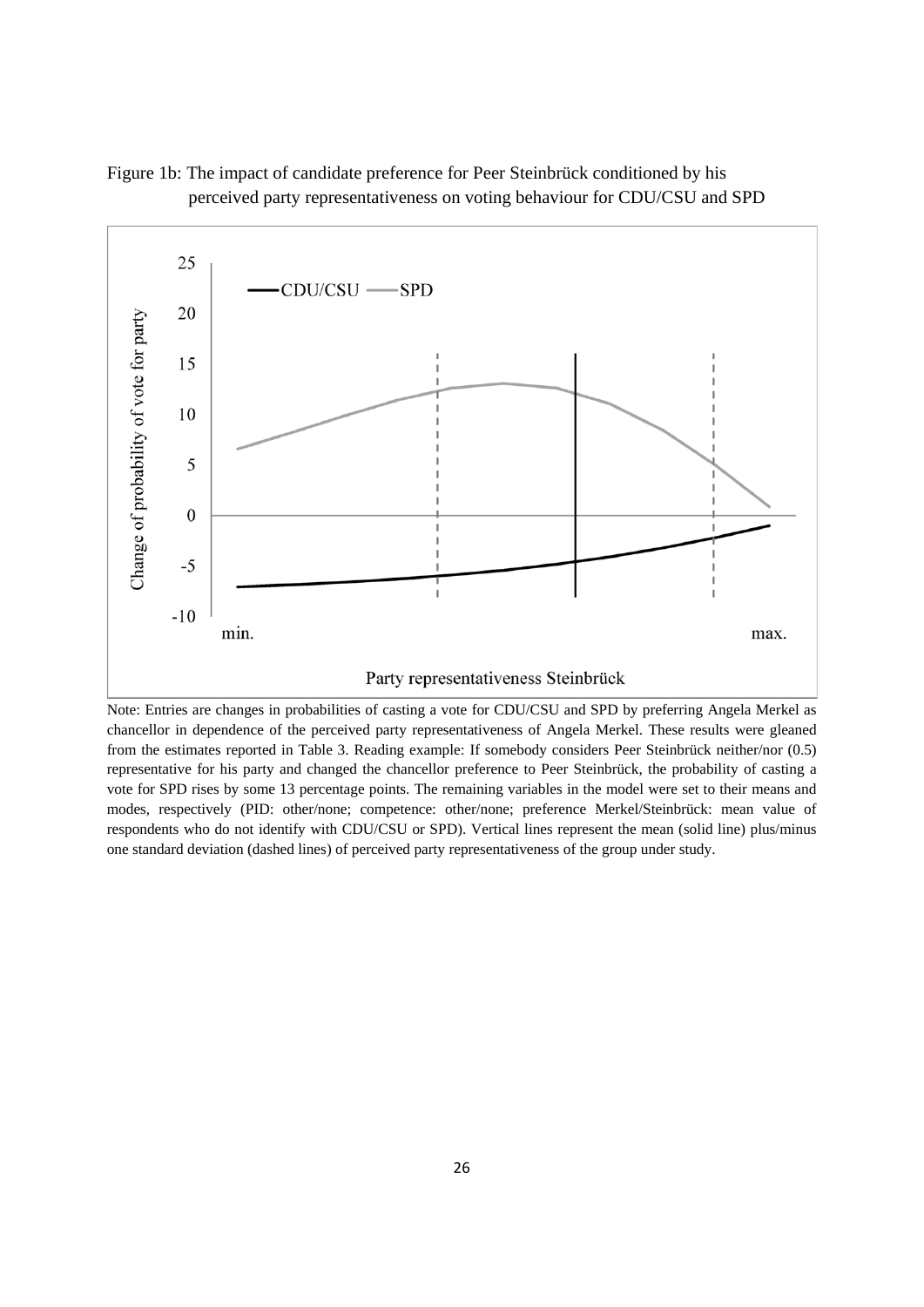<sup>1</sup> T. Saalfeld and H. Schoen, 'Party Politics and Electoral Behaviour', in S. Colvin (ed.), *Routledge Handbook of German Politics and Culture.* (Abingdon: Routledge, 2014), forthcoming.

 $2<sup>2</sup>$  H. Schoen, 'Merely a referendum on chancellor Merkel? Parties, issues and candidates in the 2009 German federal election', *German Politics* 20/1 (2011), pp. 92-106; A. Wagner and B. Weßels, 'Kanzlerkandidaten - Wie beeinflussen sie die Wahlentscheidung?', *Politische Vierteljahresschrift Sonderheft "Wählen in Deutschland"* 45/1 (2012), pp.345-370.

<sup>3</sup> D. Ohr, M. Klein and U. Rosar, 'Bewertungen der Kanzlerkandidaten und Wahlentscheidung bei der Bundestagswahl 2009', in B. Weßels, H. Schoen and O.W. Gabriel (eds), *Wahlen und Wähler. Analysen aus Anlass der Bundestagswahl 2009* (Wiesbaden: VS Verlag, 2013), pp.206- 230; Wagner and Weßels, 'Kanzlerkandidaten - Wie beeinflussen sie die Wahlentscheidung?'; Schoen, 'Merely a referendum on chancellor Merkel? Parties, issues and candidates in the 2009 German federal election'.

<sup>4</sup> See J. W. Falter and H. Rattinger, 'Parteien, Kandidaten und politische Streitfragen bei der Bundestagswahl 1980: Möglichkeiten und Grenzen der Normal-Vote-Analyse', in M. Kaase and H.D. Klingemann (eds), *Wahlen und politisches System. Analysen aus Anlaß der Bundestagswahl 1980* (Opladen: Westdeutscher Verlag, 1983), pp. 320-421.

<sup>5</sup> A. Wagner and B. Weßels, 'Parties and Their Leaders. Does it Matter how they Match? The German General Elections 2009 in comparison', *Electoral Studies* 31/1 (2012), pp. 72-82.

6 A. Campbell, G. Gurin and W. E. Miller, *The Voter Decides* (Evanston, IL: Row, Peterson, and Company, 1954); A. Campbell, P. E. Converse, W. E. Miller and D. E. Stokes, *The American Voter* (New York: Wiley, 1960); W. E. Miller and J. M. Shanks*, The New American Voter* (Cambridge: Harvard University Press, 1996).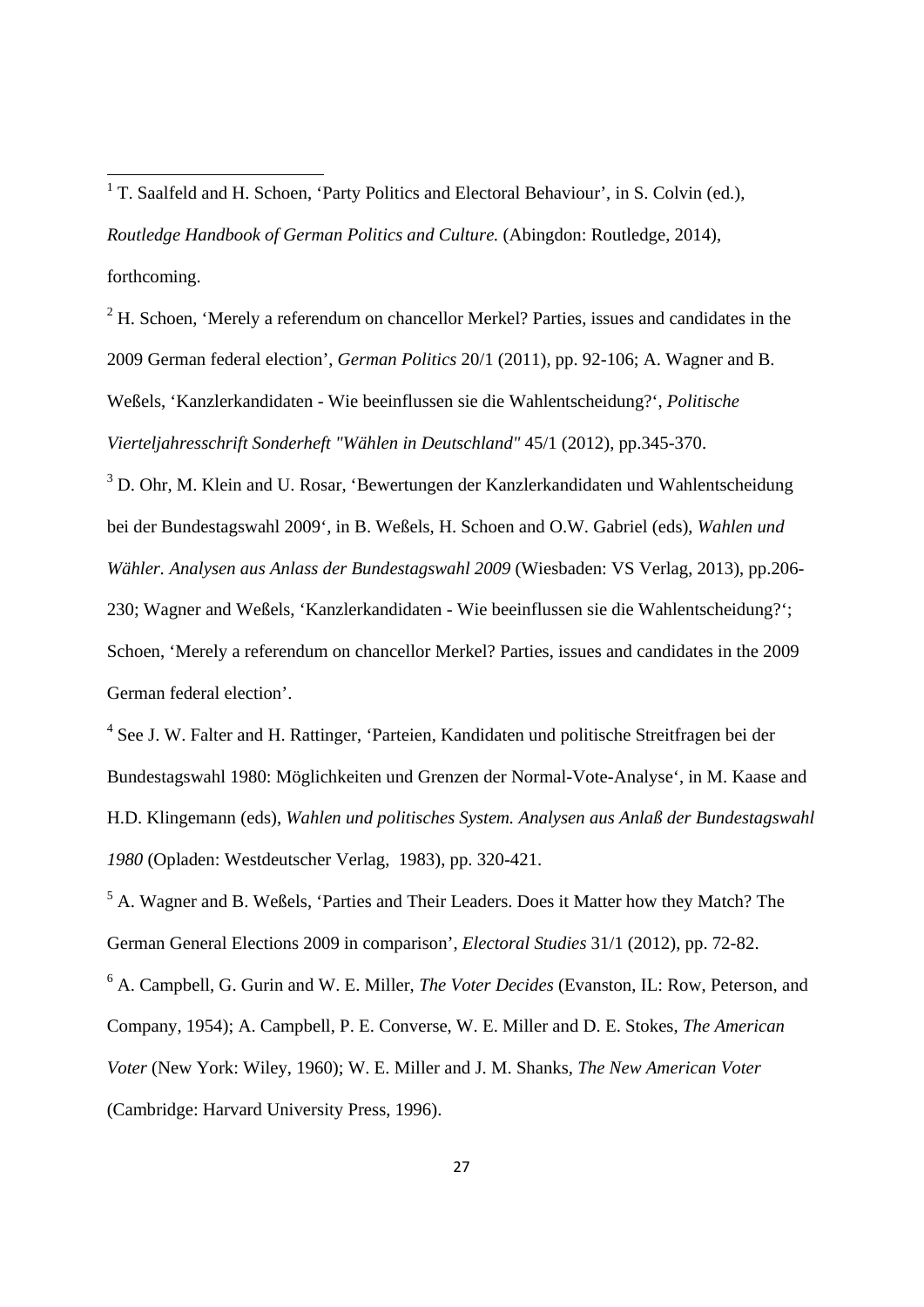<sup>7</sup> M. Lodge and C. S. Taber*, The Rationalizing Voter* (Cambridge: Cambridge University Press, 2013).

 $8$  E.g., L. Bartels, 'The Impact of Candidate Traits in American Presidential Elections', in A. King (ed.), *Leaders' Personalities and the Outcomes of Democratic Elections* (Oxford: Oxford University Press, 2002), pp. 44-69; D. Hayes, 'Candidate Qualities through a Partisan Lens: A Theory of Trait Ownership', *American Journal of Political Science* 49/4 (2005), pp. 908-23; J. W. Koch, 'Gender Stereotypes and Citizens' Impressions of House Candidates' Ideological Orientations', *American Journal of Political Science* 46/2 (2002), pp. 453-62.

 $^{9}$  E.g., F. Brettschneider, Spitzenkandidaten und Wahlerfolg. Personalisierung – Kompetenz – Parteien. Ein internationaler Vergleich (Wiesbaden: Westdeutscher Verlag, 2002).

 $10$  See M. Mendelsohn, 'The Media and Interpersonal Communications: The Priming of Issues, Leaders, and Party Identification', *Journal of Politics* 58/1 (1996), pp. 112-125; H. Schoen, 'Campaigns, Candidate Evaluations, and Vote Choice: Evidence from German Federal Election Campaigns, 1980-2002', *Electoral Studies* 26/2 (2007), pp. 324-337; H. Schoen, 'Der Kanzler, zwei Sommerthemen und ein Foto-Finish. Priming-Effekte bei der Bundestagswahl 2002', in F.Brettschneider, J.W. van Deth, and E. Roller (eds), *Die Bundestagswahl 2002. Analysen der Wahlergebnisse und des Wahlkampfes* (Wiesbaden: VS Verlag, 2004), pp. 23-50.

 $11$  Cf. Wagner and Weßels 'Parties and Their Leaders. Does it Matter how they Match? The German General Elections 2009 in comparison'.

<sup>12</sup> Data for this paper has been made accessible to the public by GESIS- Leibniz Institute for the Social Sciences. The data are part of the German Longitudinal Election Study (GLES), conducted by Prof. Dr. Hans Rattinger (University of Mannheim), Prof. Dr. Sigrid Roßteutscher (University of Frankfurt), Prof. Dr. Rüdiger Schmitt-Beck (University of Mannheim), Prof. Dr. Bernhard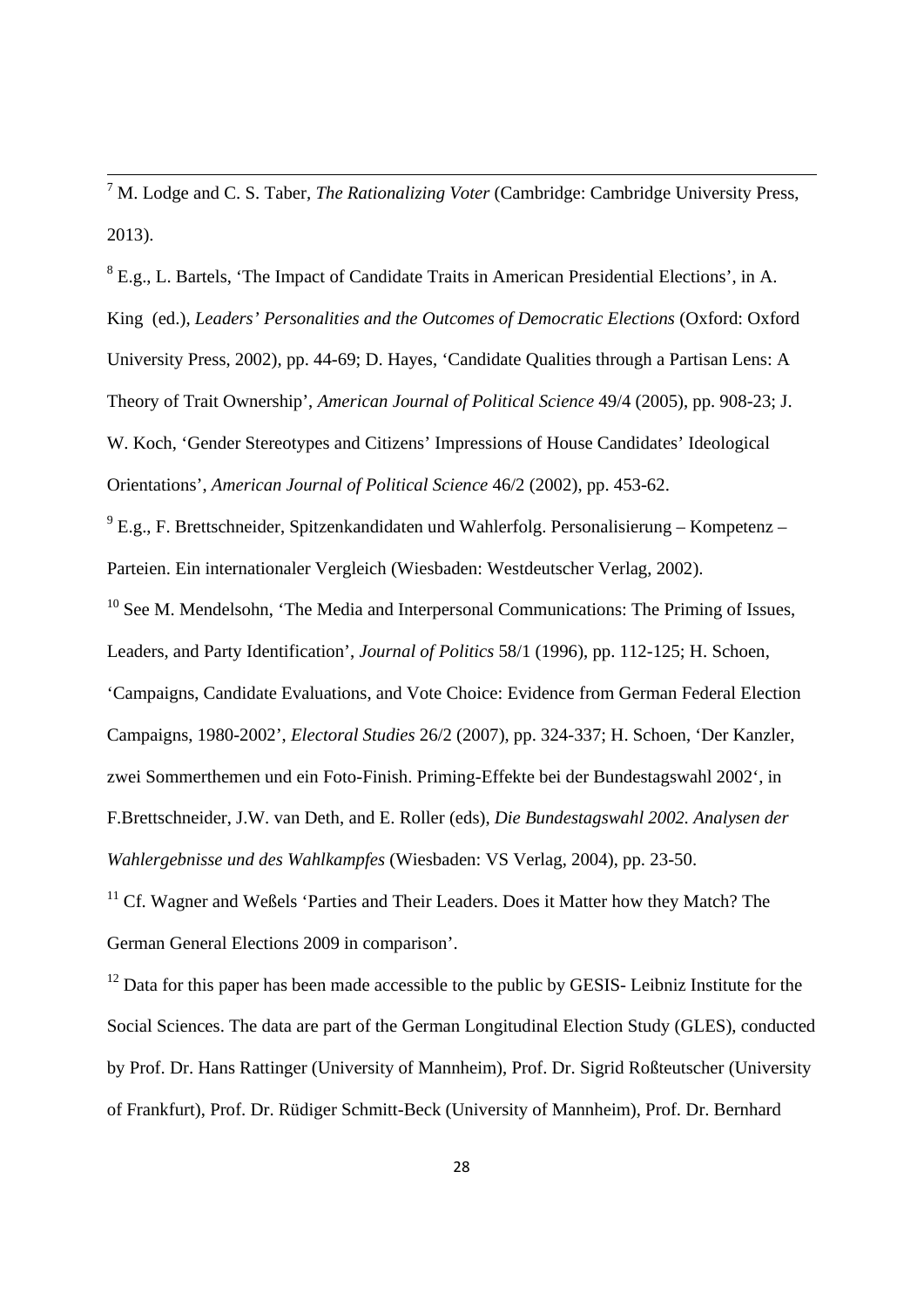Weßels (Social Science Research Center Berlin) and Prof. Dr. Christof Wolf (GESIS). GLES is funded by the Deutsche Forschungsgemeinschaft (DFG). Neither the mentioned primary researchers nor GESIS are responsible for analysis and interpretation of the data in this paper. Data sets are available to the public and can be downloaded at

<u> 1989 - Johann Stein, marwolaethau a bhann an chomhair an t-an chomhair an chomhair an chomhair an chomhair a</u>

http://www.gesis.org/wahlportal/downloads/. For further information about design and survey components of the GLES, see http://www.dgfw.info/index.php?lang=en.

<sup>13</sup> See for example, T. Faas and H. Schoen, 'Nur eine Frage der Zeit? Eine Analyse zweier Online-Umfragen zu den Bundestagswahlen 2002 und 2005', in H. Schoen, H. Rattinger and O.W. Gabriel (eds), *Vom Interview zur Analyse: Methodische Aspekte der Einstellungs- und Wahlforschung* (Baden-Baden: Nomos, 2009), pp. 343-360.

 $14$  The survey item reads as follows: "Viele Leute in Deutschland neigen längere Zeit einer bestimmten Partei zu, obwohl sie auch ab und zu eine andere Partei wählen. Neigen Sie, ganz allgemein gesprochen, einer bestimmten Partei zu? Wenn ja, welcher?"

<sup>15</sup> See on the problems concerning this indicator, C. Wlezien, 'On the salience of political issues: The problem with "most important problem"', *Electoral Studies* 24/4 (2005), pp. 555-579; R. Johns, 'Measuring Issue Salience in British Elections: Competing Interpretations of "Most Important Issues"', *Political Research Quarterly* 63/1 (2010), pp. 143-158.

 $16$  Additional analyses (not reported in tables) showed that perceived reliability is most strongly correlated with general evaluations of both candidates, whereas the assertiveness correlation is considerably smaller.

<sup>17</sup> Cf. D. Ohr, M. Klein and U. Rosar, 'Bewertungen der Kanzlerkandidaten und Wahlentscheidung bei der Bundestagswahl 2009', p. 217.